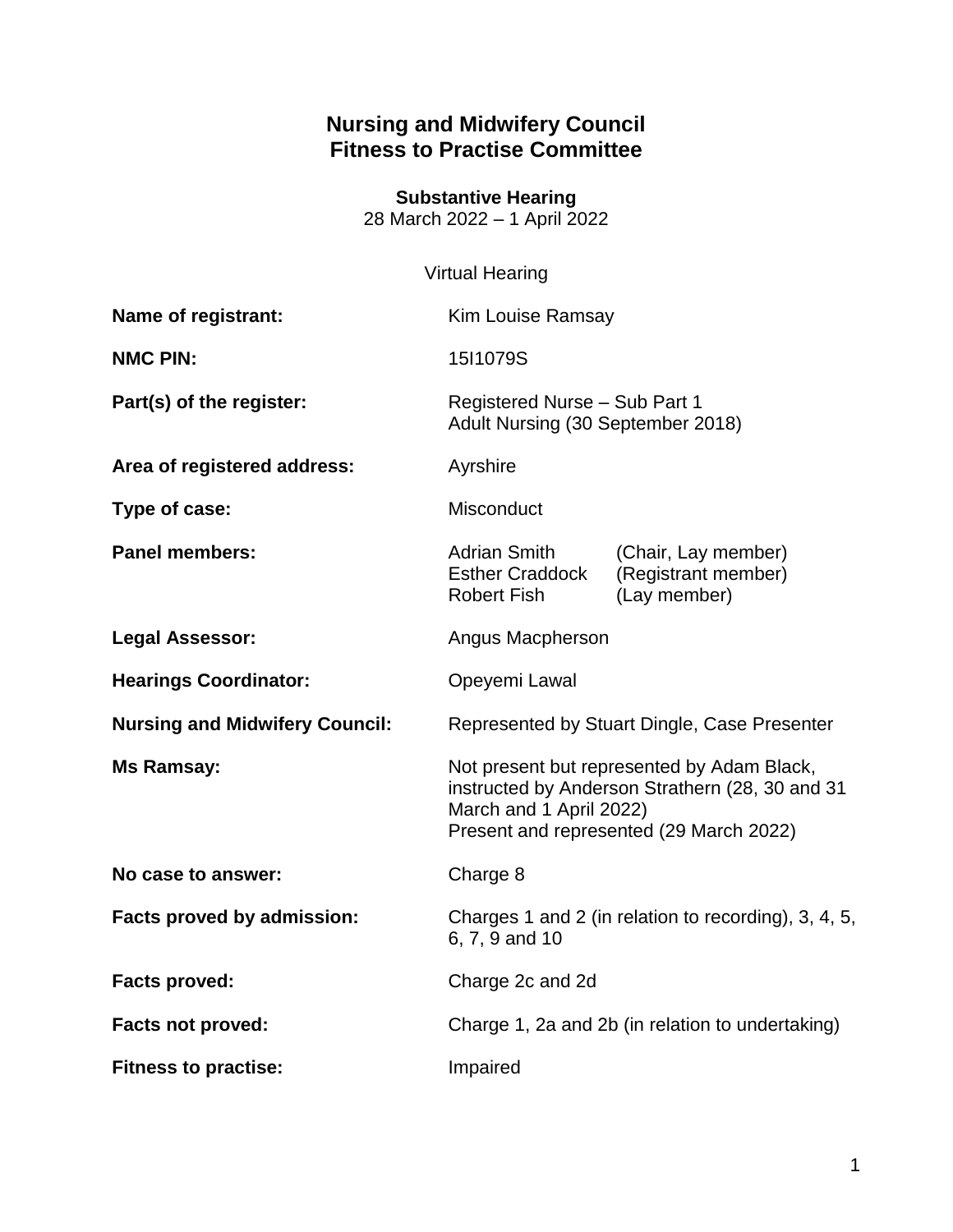| <b>Sanction:</b> | Conditions of Practice Order (12 months)         |
|------------------|--------------------------------------------------|
| Interim order:   | Interim Conditions of Practice Order (18 months) |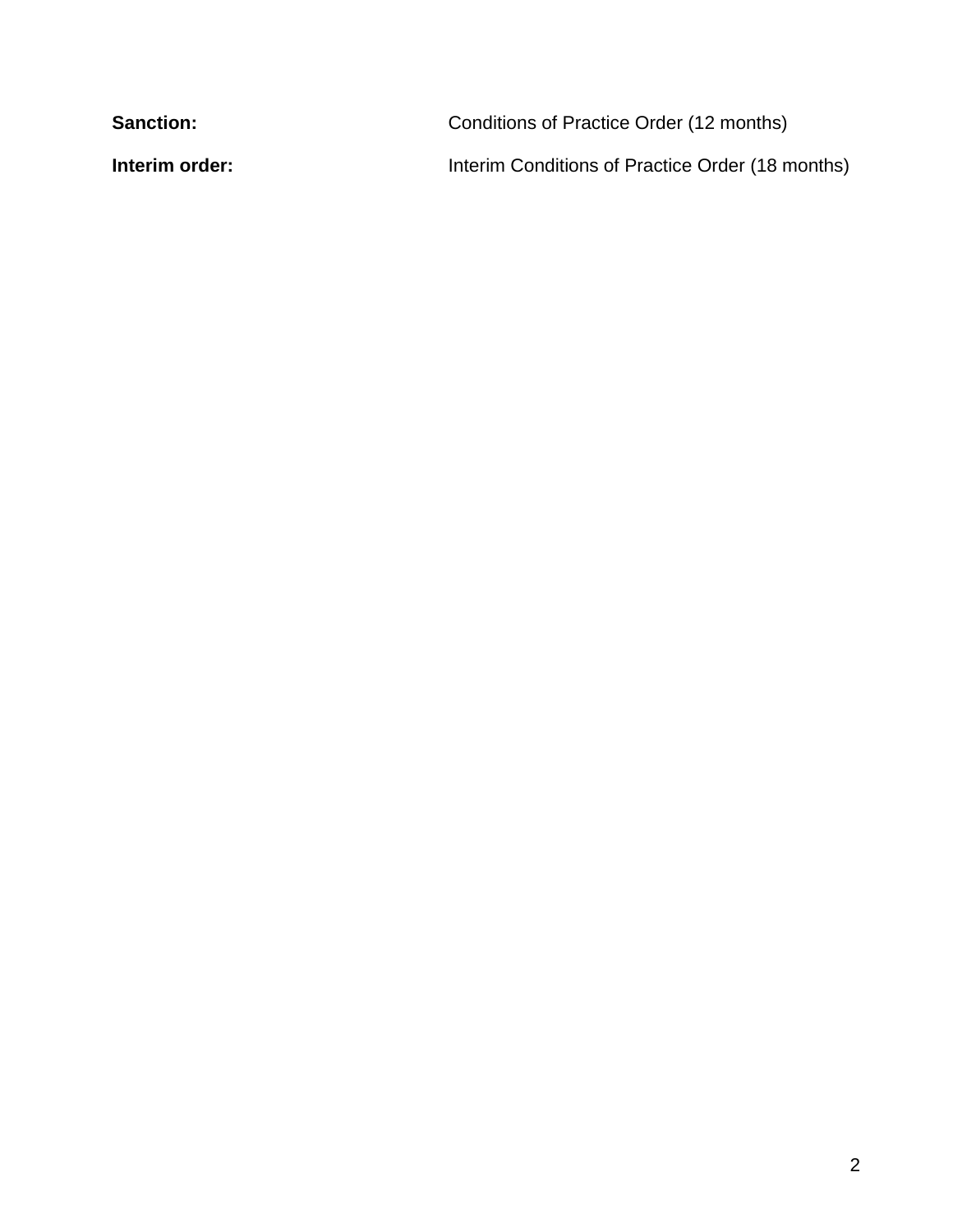### **Decision and reasons on application to amend the charge**

The panel heard an application made by Mr Dingle, on behalf of the Nursing and Midwifery Council (NMC), to amend the wording of charge 6.

The proposed amendment was to eliminate a duplication within the charges. It was submitted by Mr Dingle that the proposed amendment would provide clarity and more accurately reflect the evidence. It read as follows:

'That you, a registered nurse:

# 6) Did not complete an accident/incident form **Did not complete a daily record of care.**'

Mr Black, on your behalf, indicated that he did not oppose the proposed amendments.

The panel accepted the advice of the legal assessor and had regard to Rule 28 of 'Nursing and Midwifery Council (Fitness to Practise) Rules 2004', as amended (the Rules).

The panel was of the view that such an amendment, as applied for, was in the interest of justice. The panel was satisfied that there would be no prejudice to you and no injustice would be caused to either party by the proposed amendment being allowed. It therefore determined to allow the proposed amendment.

### **Details of charge as amended**

That you, a registered nurse, whilst employed at Crossgate Care Home ("the Home") on or around 26/27 July 2019, following Resident A's fall:

1) Did not undertake/record clinical observations/Glasgow Coma Scale, including;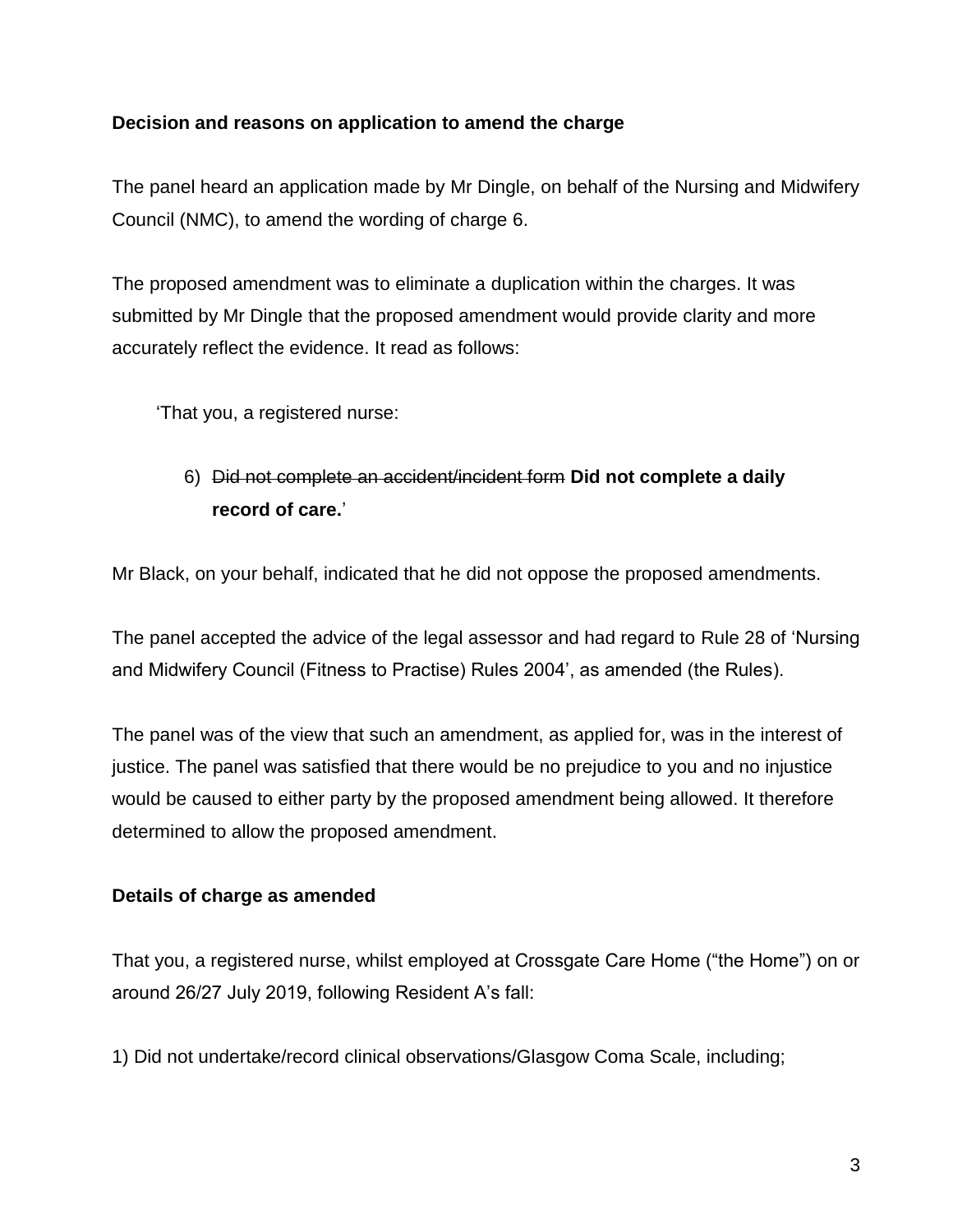- a) Temperature
- b) Blood pressure
- c) Pulse
- d) Respirational readings
- e) Oxygen readings
- 2) Did not undertake/record neurological observations, including;
- a) Pupil checks
- b) Voice response check
- c) Touch response check
- d) Pain response check
- 3) Did not complete a Falls Risk Record
- 4) Did not complete a Risk Assessment
- 5) Did not fully/adequately complete an accident/incident form in that you;
- a) Did not fully complete Section 1of the form.
- b) Did not fully complete Section 2 of the form
- c) Did not fully complete Section 5 of the form.
- d) Did not fully complete Section 6 of the form
- 6) Did not complete a daily record of care
- 7) Did not complete a separate Body Map/Evaluation of Injury form
- 8) Did not complete/record a handover sheet
- 9) Did not notify Resident A's family/next of kin
- 10) On 5 January 2019 when admitting Resident B to the Home;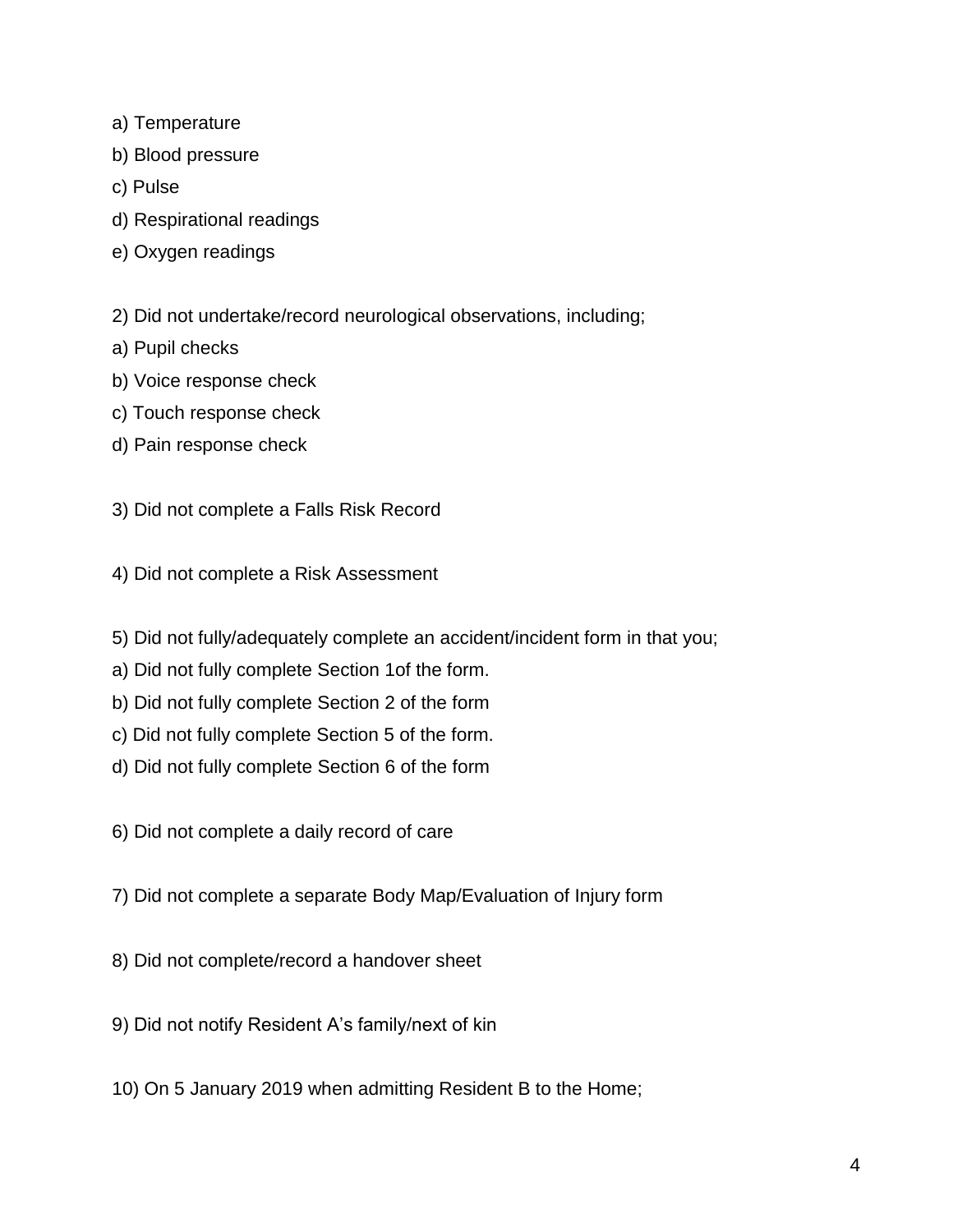- a) Did not complete Resident B's admissions records.
- b) Did not undertake adequate observations.
- c) Did not notify Resident B's family/next of kin.

AND in light of the above, your fitness to practise is impaired by reason of your misconduct.

### **Decision and reasons on application of no case to answer**

At the close of the NMC's case and following the evidence of Ms 1, the panel considered an application from Mr Black that there is no case to answer in respect of charge 8. This application was made under Rule 24(7) which states:

*'24(7) Except where all the facts have been admitted and found proved under paragraph (5), at the close of the Council's case, and—*

- *(i) either upon the application of the registrant, or*
- *(ii) of its own volition,*

*the Committee may hear submissions from the parties as to whether sufficient evidence has been presented to find the facts proved and shall make a determination as to whether the registrant has a case to answer.'*

In relation to this application*,* Mr Black submitted that the NMC had not adduced sufficient evidence upon which the panel could find the charge proved. He submitted that this was because Ms 1 stated in evidence that the handover record cannot be found. In these circumstances, he submitted that this charge should not be allowed to remain before the panel.

Mr Dingle acknowledged the logic behind the application, and did not oppose it.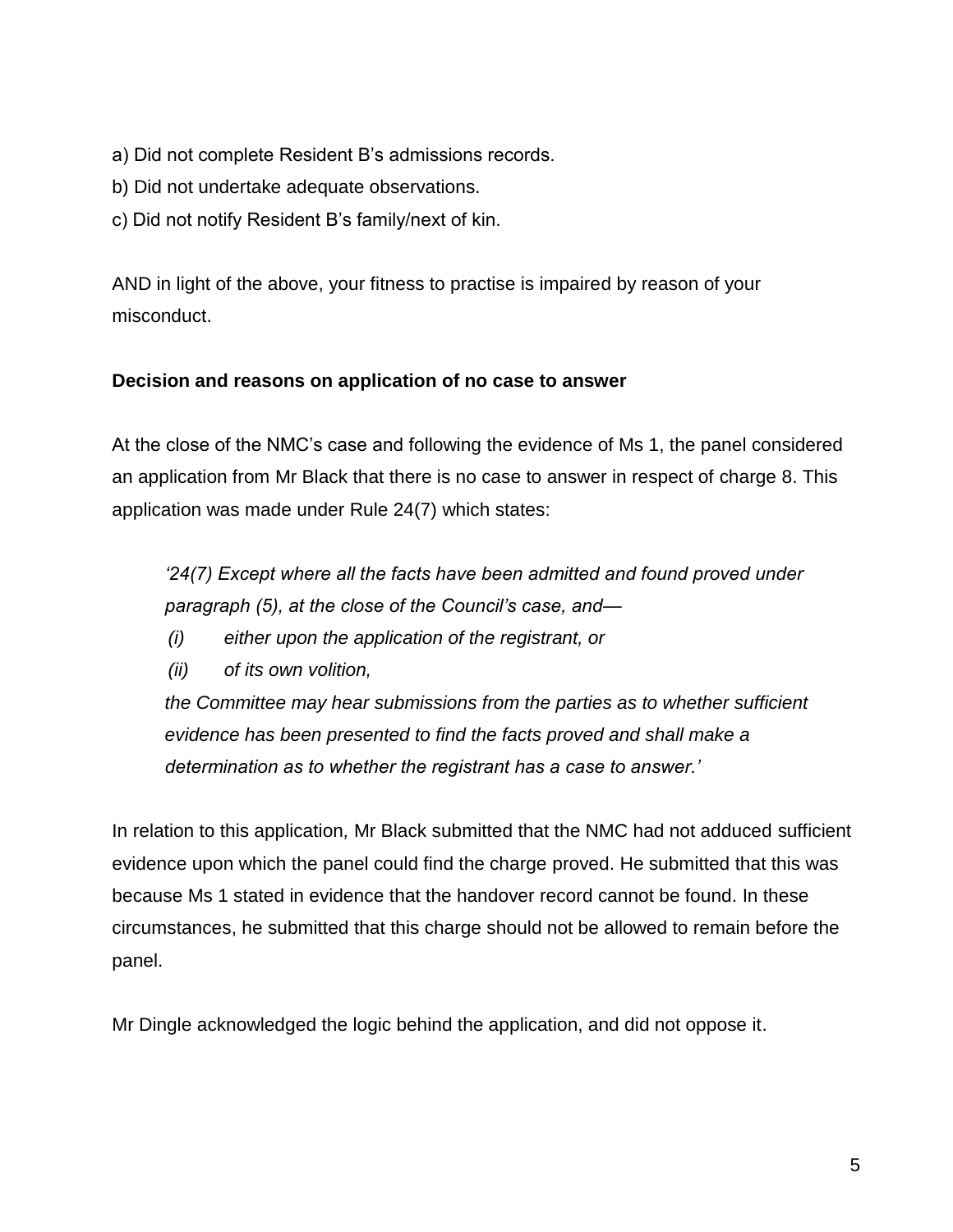The panel took account of the submissions made and heard and accepted the advice of the legal assessor.

In reaching its decision, the panel has made an initial assessment of all the evidence that had been presented to it at this stage. The panel was solely considering whether sufficient evidence had been presented, such that it could find the charge proved and whether you had a case to answer.

The panel concluded that it had not heard any direct evidence to support the allegation that you did not complete or record a handover sheet. The panel were told by Ms 1 that she could not find the handover sheet and she stated that whether it may or may not have been completed cannot be proven. The panel noted that Ms 1 stated that there would have been a handover document in existence, completed by the staff on a previous shift. The panel further considered that the NMC did not bring any further evidence to find charge 8 proved. As the panel had not been provided with the handover document, it was not satisfied that there was sufficient evidence that you did not complete or record the hand over sheet.

The panel was of the view that, taking account of all the evidence before it, there was not a realistic prospect that it would find the facts of charge 8 proved. The panel was therefore of the view that, taking account of all the information before it, the evidence presented by the NMC was not sufficient to find a case to answer in respect of this charge.

### **Decision and reasons on application to amend the charge**

The panel heard an application made by Mr Dingle to amend the wording of charge 7.

The proposed amendment was for the charge to reflect the witness statement of Ms 1, and your oral evidence. It was submitted by Mr Dingle that the proposed amendment would also provide clarity. It read as follows: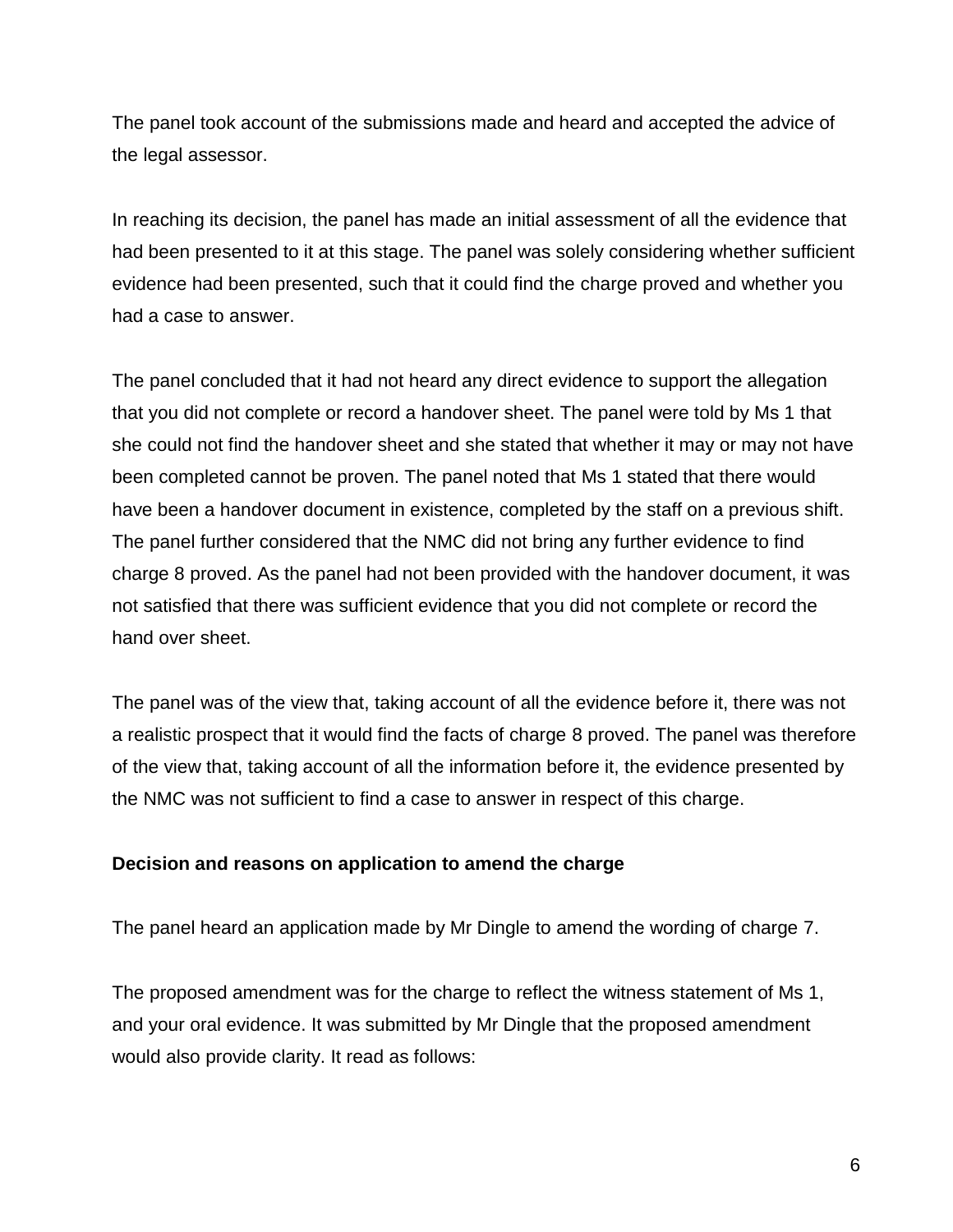'That you, a registered nurse:

# 7) Did not complete a Body Map **Did not complete a separate Body Map/Evaluation of Injury form**'

Mr Black, on your behalf, indicated that he did not oppose the proposed amendments.

The panel accepted the advice of the legal assessor and had regard to Rule 28 of the Rules.

The panel considered that it was clear from the evidence provided to you in advance of the hearing that the charge was intended to refer to a separate body map form as opposed to the body map contained in the accident form. The panel was of the view that such an amendment, as applied for, was in the interest of justice. The panel was satisfied that there would be no prejudice to you and no injustice would be caused to either party by the proposed amendment being allowed. It therefore determined to allow the proposed amendment. The panel considered that it was clear from the evidence provided to you that the charge was intended to cover a separate form as opposed to the one contained in the accident form.

### **Background**

The NMC received a referral from Crossgate Care Home (the Home) on 12 September 2019. It is alleged that on 26 July 2019 you failed to carry out clinical or neurological observations, on Resident A who had been found on the floor with a laceration to the back of her head. It is alleged that you then failed to complete the falls log or update the mobility care plan to evidence the fall and did not update Resident A's care file, nor complete a body map. It is further alleged that the next of kin were not notified of the incident.

You were the nurse in charge of the Home at the time of the incident.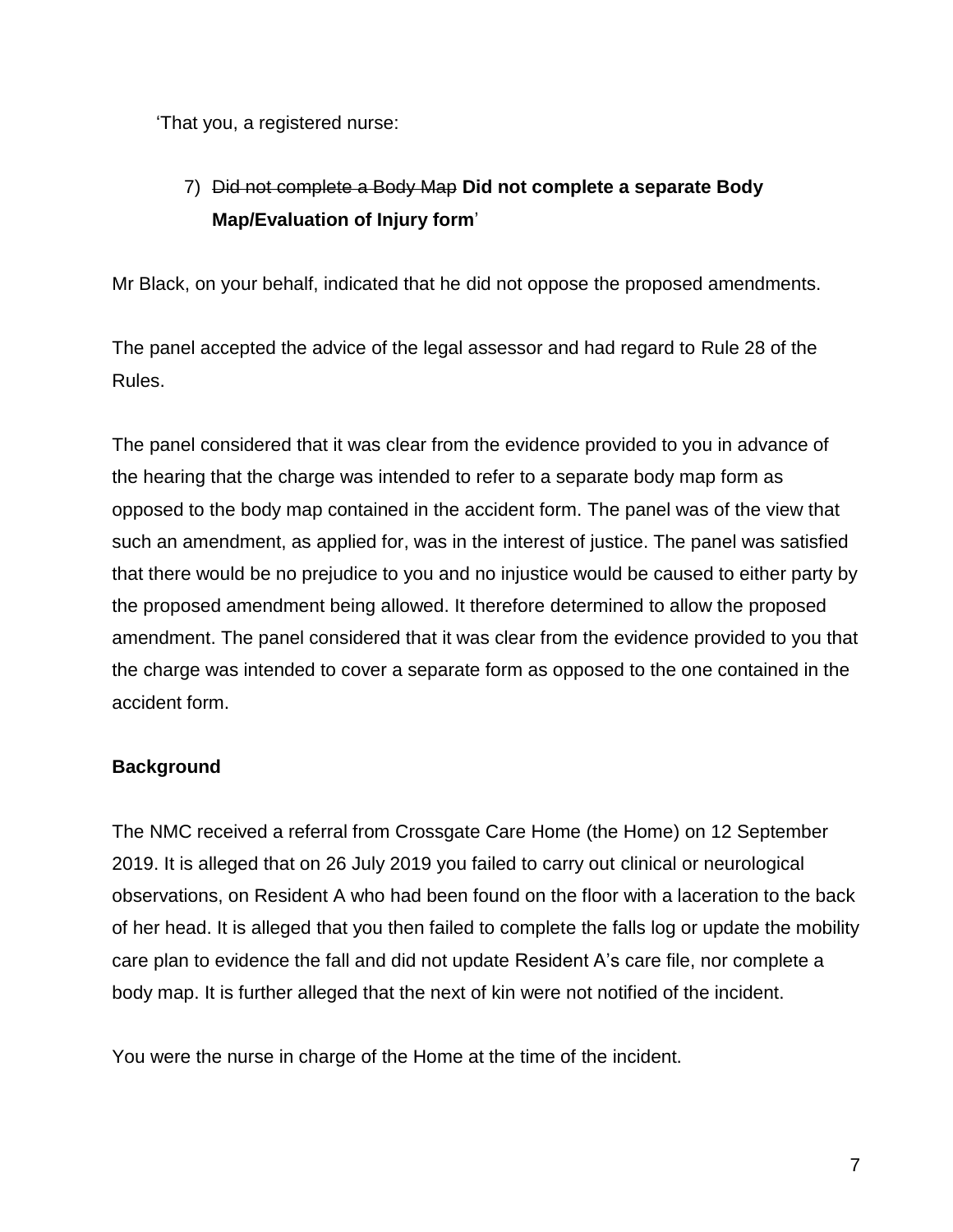It was also alleged that on 5 January 2019, you did not complete appropriate admission documentation in respect of Patient B, nor undertake adequate observations, nor notify Resident B's next of kin.

You resigned from your position at the Home when the disciplinary process in respect of the incident in July 2019 was about to commence.

Before making any findings on the facts, the panel heard and accepted the advice of the legal assessor. It considered the witness and documentary evidence provided by both the NMC and Mr Black.

### **Decision and reasons on facts**

At the outset of the hearing, the panel heard from Mr Black, who informed the panel that you made admissions to charges 1 and 2 but on the basis that the observations were completed but not recorded. You also made full admissions to charges 3, 4, 5, 6, 9 and 10. You admitted charge 7 as amended later in the hearing.

The panel finds charges 3, 4, 5, 6, 7, 9 and 10 proved in their entirety, by way of your admissions. The panel also found charges 1 and 2 proved in relation to recording the observations, but it went on to determine whether you undertook the observations.

In reaching its decisions on the disputed facts, the panel took into account all the oral and documentary evidence in this case together with the submissions made by Mr Dingle on behalf of the NMC and by Mr Black, on your behalf.

The panel was aware that the burden of proof rests on the NMC, and that the standard of proof is the civil standard, namely the balance of probabilities. This means that a fact will be proved if a panel is satisfied that it is more likely than not that the incident occurred as alleged.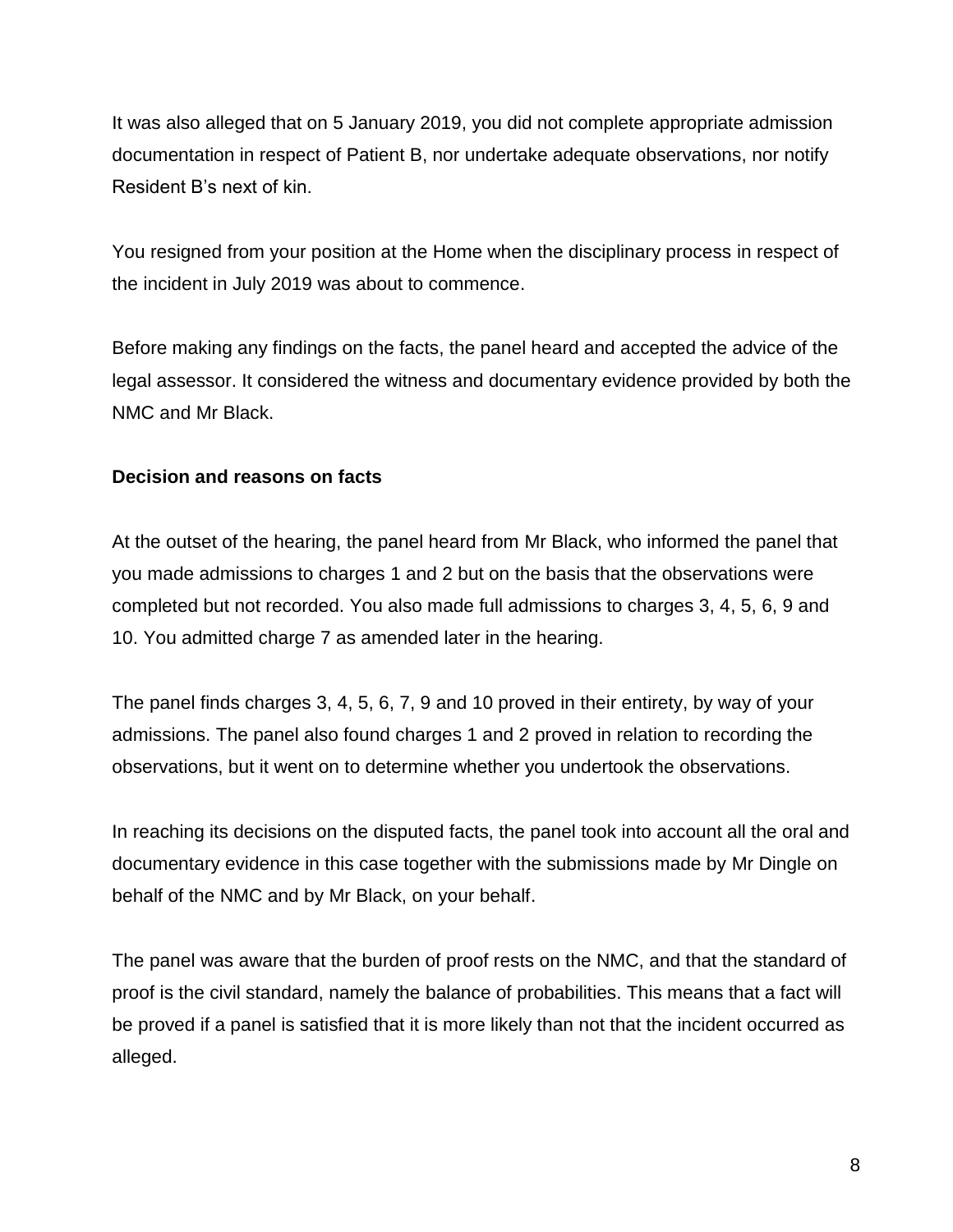The panel heard live evidence from the following witness called on behalf of the NMC:

 Ms 1: Deputy Home Manager at the Home at the time of the incident

The panel also heard evidence from you under affirmation.

The panel then considered each of the disputed charges and made the following findings.

### **Charge 1**

1) Did not undertake/record clinical observations/Glasgow Coma Scale, including;

- a) Temperature
- b) Blood pressure
- c) Pulse
- d) Respirational readings
- e) Oxygen readings

**This charge is found proved by admission in relation to recording the observations but not proved in relation to undertaking the clinical observations.**

The panel noted that the wording of charge includes a reference to the Glasgow Coma Scale. However it considered that this more properly related to the neurological observations outlined at charge 2. It would be inappropriate to determine the same charge twice. It therefore, determined to concentrate on the particulars set out in this charge, rather than the Glasgow Coma Scale.

In reaching this decision, the panel took into account the evidence of Ms 1 and your oral evidence and the documentary evidence provided.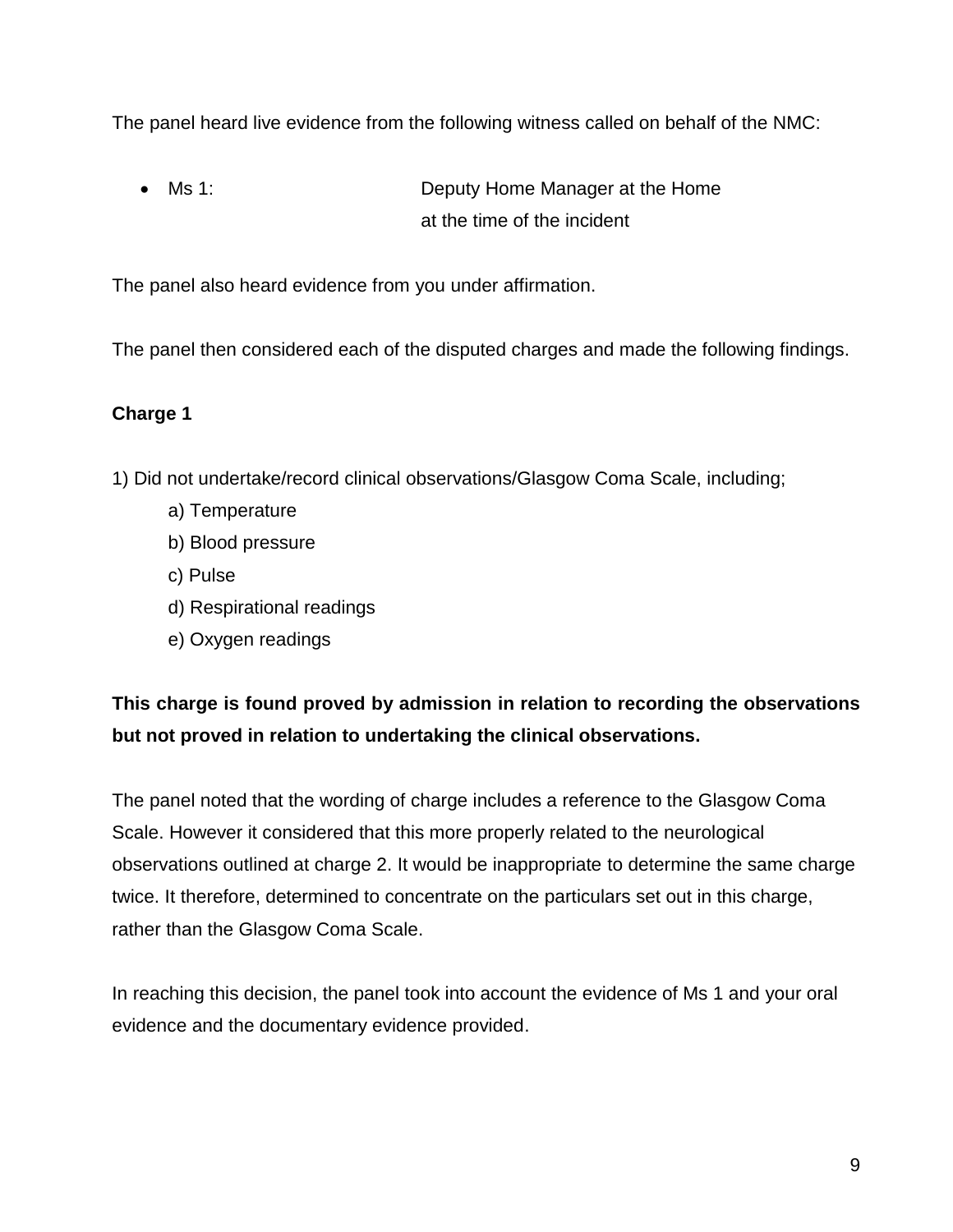The panel recognised that you made admissions to the other charges, and that you did acknowledge errors. The panel found you to be credible and consistent in giving evidence. The panel noted that in your evidence you explained how you retrieved the equipment to carry out the clinical observations outlined in the charge.

The panel considered that whilst Ms 1 was able to provide evidence as to what information you recorded, she was not able to confirm whether you undertook the checks as she was not present at the Home at the time. Further, the panel noted that the NMC adduced no evidence from the Care Assistants on duty at the time who attended Resident A.

The panel further noted that in the first investigatory meeting at the Home, you stated that you '*checked [Resident A] over'*, and that in your oral evidence you stated that this meant you did the clinical observations outlined in the charge. Whilst the panel noted that in the second investigatory meeting you only stated you took Resident A's pulse and not the other observations, it accepted your evidence that you had completed the clinical observations.

In light of this, the panel was satisfied that you did undertake all the observations set out in the charge, but failed to record them.

### **Charge 2 a and b**

Did not undertake/record neurological observations, including;

- a) Pupil checks
- b) Voice response check

# **This charge is found proved by admissions in relation to recording the observations but found not proved in relation to undertaking the neurological observations.**

In reaching this decision, the panel took into account the evidence of Ms 1, your oral evidence and the documentary evidence provided.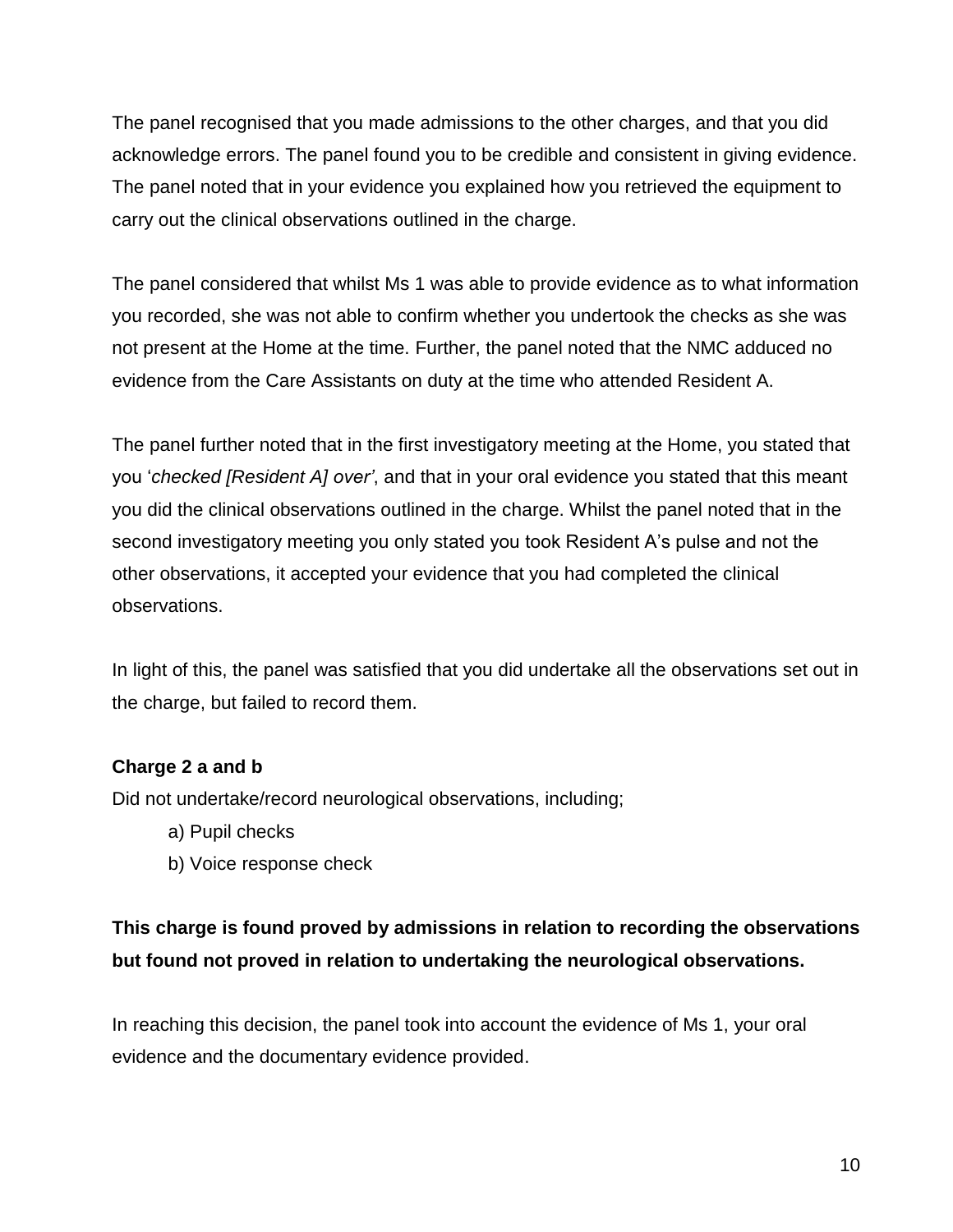The panel noted that you stated in your evidence that you undertook the pupil and voice response check, with Resident A responding. The panel considered that you provided a credible and consistent account that you performed these checks.

The panel considered that whilst Ms 1 was able to provide evidence as to what information you recorded, she was not able to confirm whether you undertook the checks as she was not present at the Home at the time.

The panel noted that during the second investigatory meeting at the Home, in response to the question *'Did you carry out neuro observations when Resident A fell and had a laceration to her head?'* you stated, *'I cleaned up the blood'* and was asked *'But no neuro observations?'* you responded '*No'*. Whilst the panel noted this statement it was satisfied that you undertook pupil checks and a voice response check, but failed to record them. The panel accepted your oral evidence that you did not properly understand the questions asked of you at this investigatory meeting.

In light of this, the panel was satisfied that you did undertake the pupil and voice response check, but failed to record them.

### **Charge 2 c and d**

- c) Touch response check
- d) Pain response check

## **This charge is found proved by admission in relation to recording and found proved in relation to undertaking the neurological observations.**

In reaching this decision, the panel took into account your oral and documentary evidence. The panel noted that you stated in your evidence that it was not necessary to carry out the touch response and pain response checks considering the outcome of the first two checks, and so you did not carry out these checks.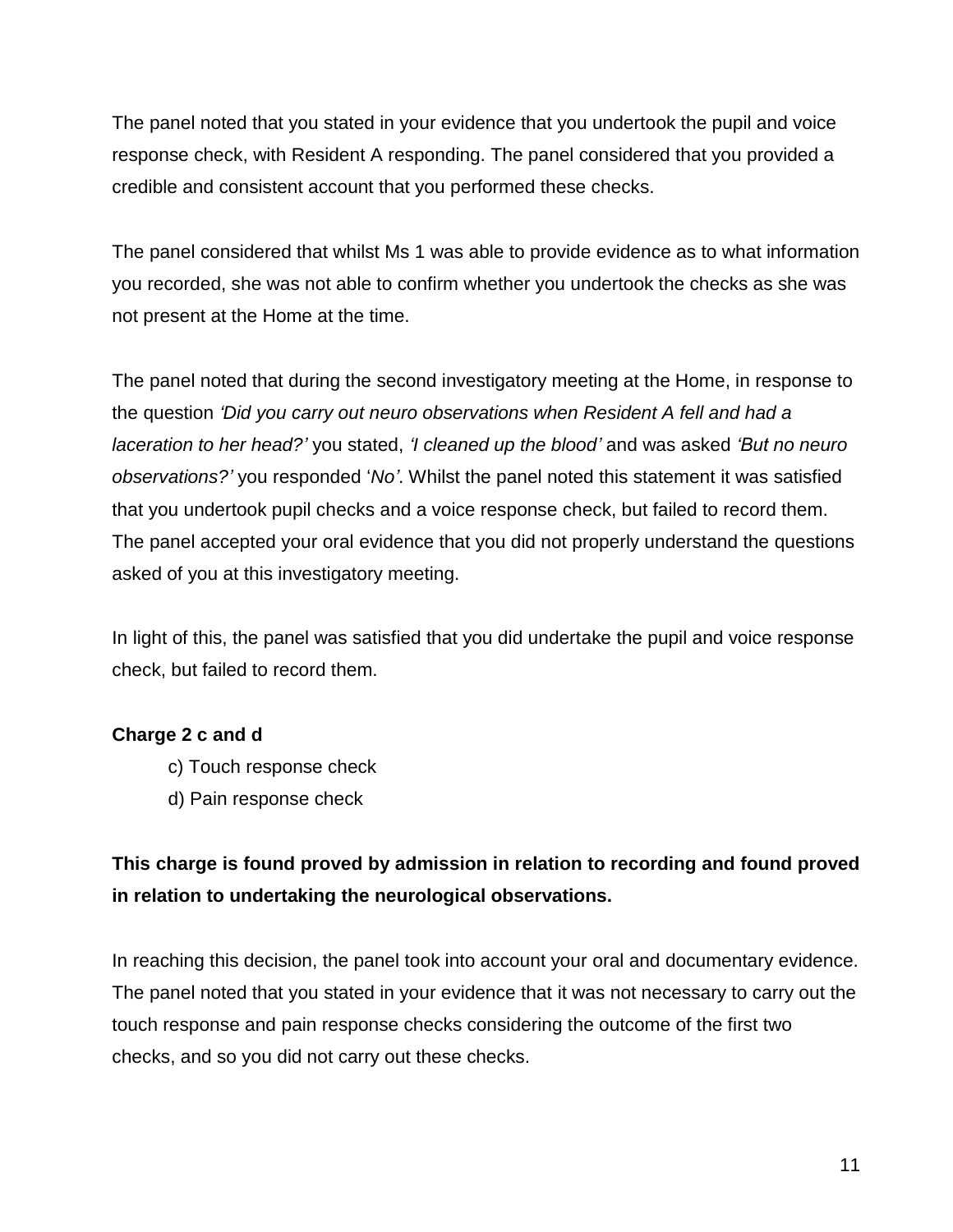The panel was satisfied that you did not undertake the touch or pain response check and did not record them.

### **Fitness to practise**

Having reached its determination on the facts of this case, the panel then moved to consider, whether the facts found proved amount to misconduct and, if so, whether your fitness to practise is currently impaired. There is no statutory definition of fitness to practise. However, the NMC has defined fitness to practise as a registrant's suitability to remain on the register unrestricted.

The panel, in reaching its decision, has recognised its statutory duty to protect the public and maintain public confidence in the profession. Further, it bore in mind that there is no burden or standard of proof at this stage and it has therefore exercised its own professional judgement.

The panel adopted a two-stage process in its consideration. First, the panel must determine whether the facts found proved amount to misconduct. Secondly, only if the facts found proved amount to misconduct, the panel must decide whether, in all the circumstances, your fitness to practise is currently impaired as a result of that misconduct.

### **Submissions on misconduct and Impairment**

In coming to its decision, the panel should have regard to the case of *Roylance v General Medical Council (No. 2)* [2000] 1 AC 311 which defines misconduct as a *'word of general effect, involving some act or omission which falls short of what would be proper in the circumstances.'*

Mr Dingle invited the panel to take the view that the facts found proved amount to misconduct. The panel had regard to the terms of ''The Code: Professional standards of practice and behaviour for nurses and midwives (2015' (the Code) in making its decision.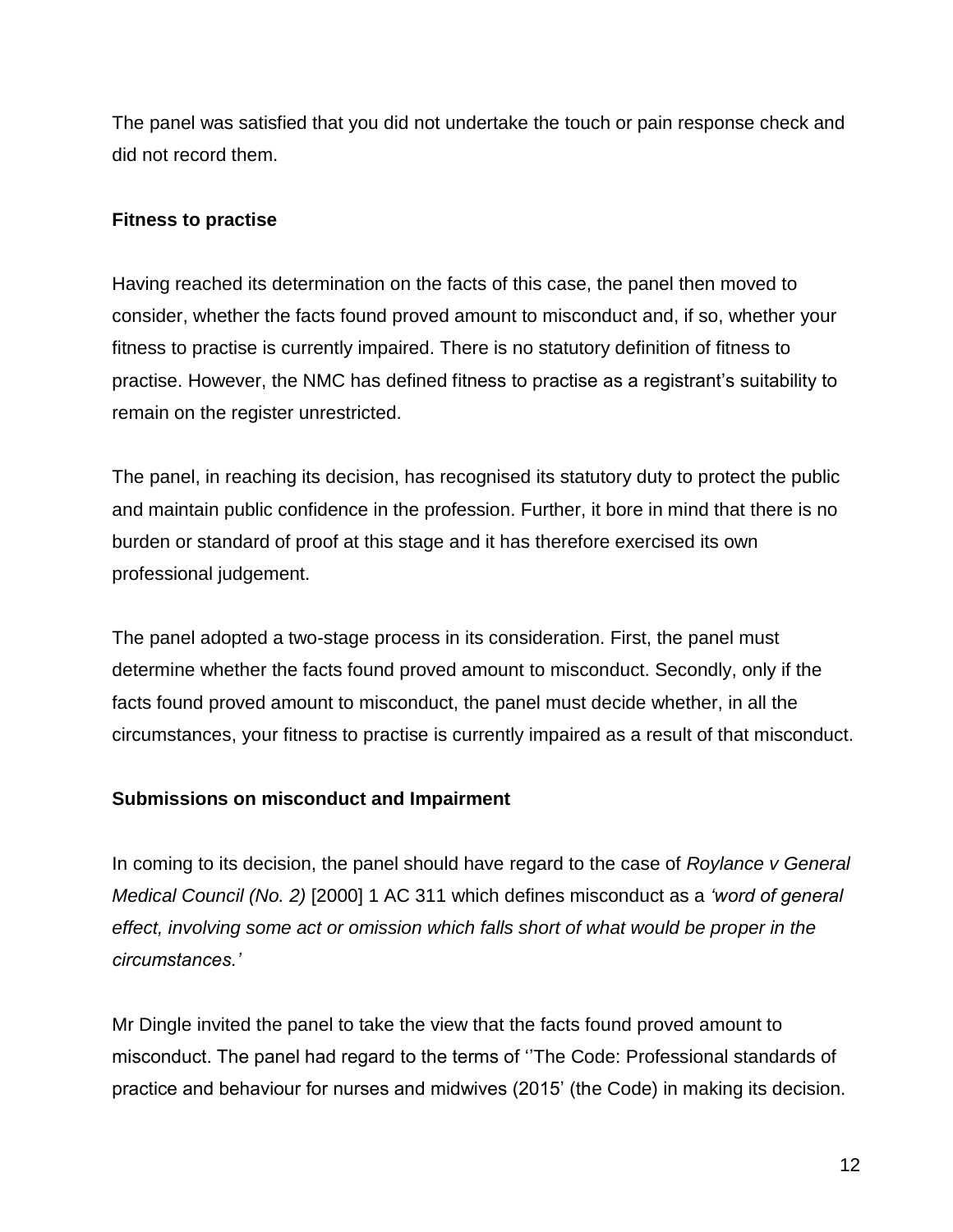Mr Dingle identified the specific, relevant standards where your actions amounted to misconduct.

Mr Dingle referred the panel to the contents of your job description and submitted that you did not discharge your role during the time of the incidents. Therefore, Mr Dingle submitted that the panel should consider an alternative route to find impairment, namely your lack of competence. He submitted that you accepted that you should have carried out tasks you knew you had to do, but did not complete them. Mr Dingle submitted the charges found proved amount to misconduct. He referred the panel to the case of *Holton v GMC* [2006] EWHC 2960 (Admin).

Mr Dingle moved on to the issue of impairment and addressed the panel on the need to have regard to protecting the public and the wider public interest. This included the need to declare and maintain proper standards and maintain public confidence in the profession and in the NMC as a regulatory body. He referred to the case of *Council for Healthcare Regulatory Excellence v (1) Nursing and Midwifery Council (2) and Grant [2011] EWHC* 927 (Admin).

Mr Dingle invited the panel to find that your fitness to practise is impaired both on the grounds of public protection, and also in the public interest. He submitted that your failure to record and carry out observations put residents at real risk of harm. He further submitted that during your oral evidence you stated that you felt that you did not have sufficient training and that, if you were put in this situation again, you would not know what to do. Mr Dingle submitted that there remains a risk of repetition, and a risk of harm to the public should you be permitted to practise unrestricted.

At the outset of Mr Black's submissions he stated that he does not dispute the submissions made by Mr Dingle. Mr Black informed the panel that you accept your fitness to practise is currently impaired on the basis of lack of competence. Mr Black submitted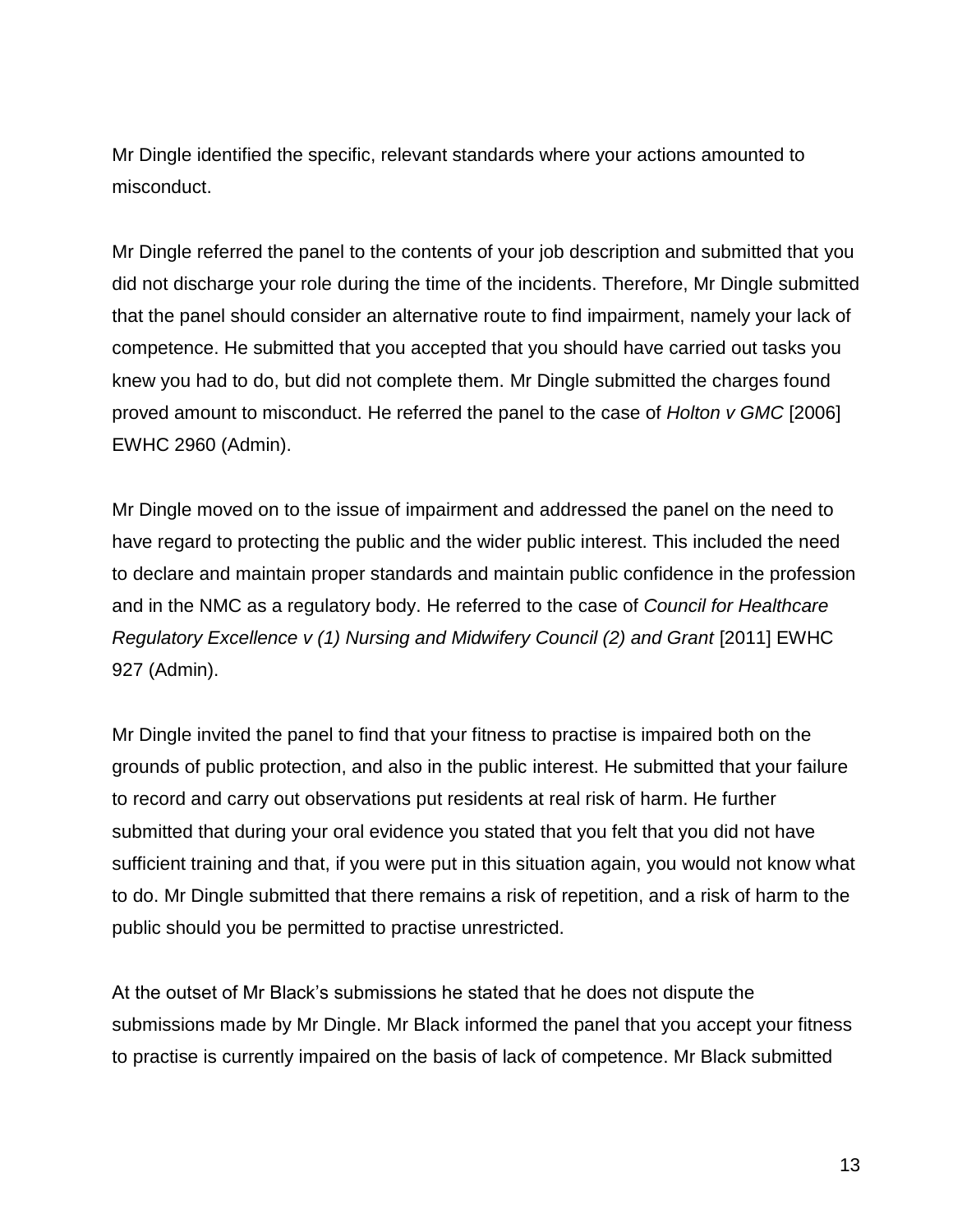that Mr Dingle was correct to refer the panel to your job description but highlighted to the panel that you were a newly qualified nurse in a new role at the time of the incident.

Mr Black submitted that you have shown insight via your reflective piece and oral evidence. He stated that whilst your conduct is capable of remediation, it has not yet been remediated.

The panel accepted the advice of the legal assessor which included reference to a number of relevant judgments. These included: *Roylance v General Medical Council* (No 2) [2000] 1 A.C. 311. He cautioned the panel about making a finding of lack of competence when that was not alleged in the charge. He advised that it would be appropriate for the panel to confine its deliberations to misconduct.

### **Decision and reasons on misconduct**

The panel first gave consideration to the proposal in Mr Dingle's and Mr Black's submissions that it should consider that your fitness to practise is impaired due to lack of competence. The panel noted that the charges state that your fitness to practise is impaired by reason of your misconduct, and not on any other ground. The panel was of the view that it would be unfair to you to change the basis on which impairment is alleged at such a late stage of the hearing and noted that no reference has been made to lack of competence until this point. The panel therefore only considered whether your fitness to practise is impaired by way of misconduct.

When determining whether the facts found proved amount to misconduct, the panel had regard to the terms of the Code. Specifically:

*'1 Treat people as individuals and uphold their dignity To achieve this, you must: 1.2 make sure you deliver the fundamentals of care effectively*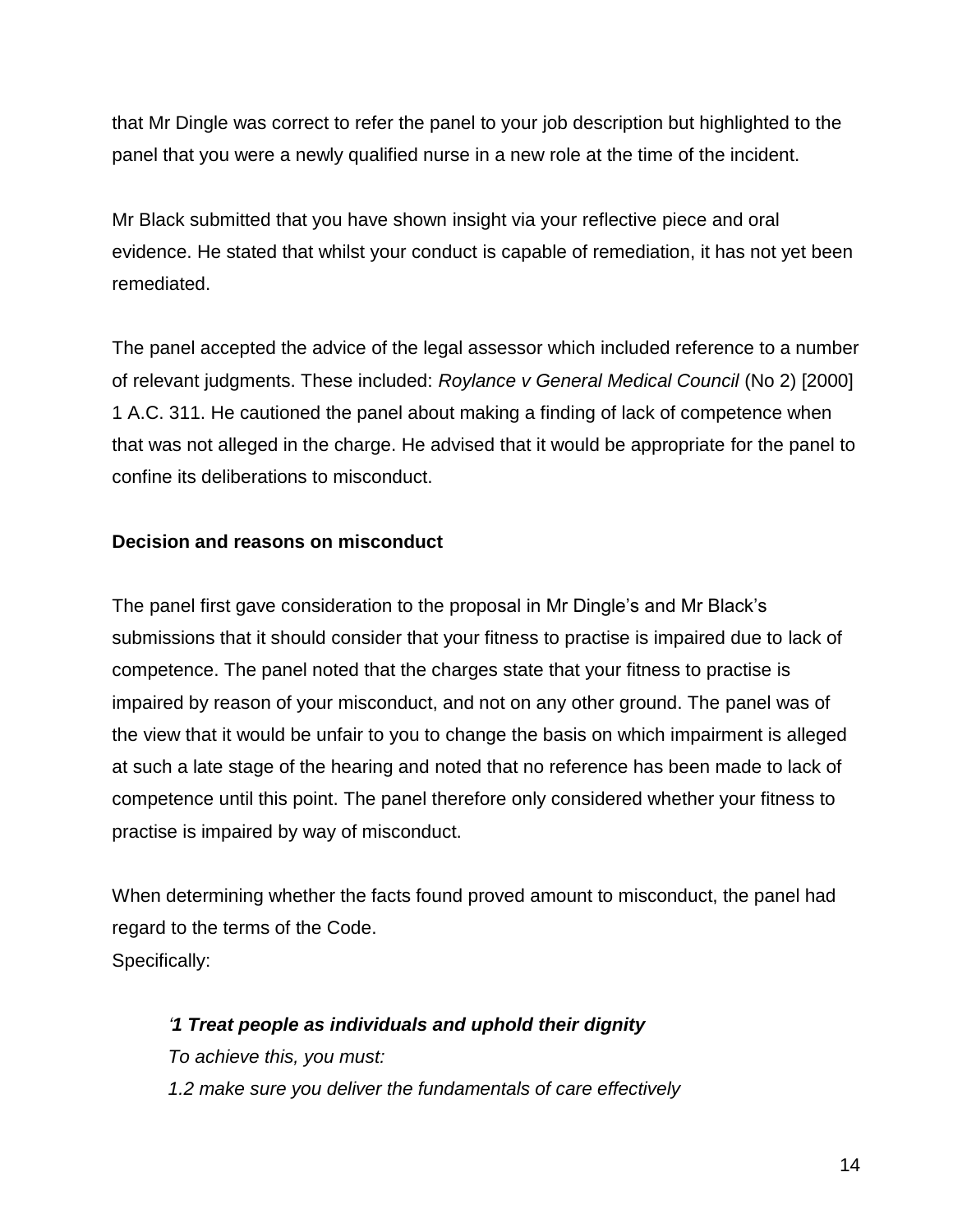### *10 Keep clear and accurate records relevant to your practice*

*This applies to the records that are relevant to your scope of practice. It includes but is not limited to patient records. To achieve this, you must:*

*10.1 complete records at the time or as soon as possible after an event, recording if the notes are written sometime after the event 10.2 identify any risks or problems that have arisen and the steps taken to deal with them, so that colleagues who use the records have all the information they need.'*

The panel was of the view that your actions did fall significantly short of the standards expected of a registered nurse, and that your actions amounted to a breach of the Code.

The panel appreciated that breaches of the Code do not automatically result in a finding of misconduct.

The panel considered that charges 1, 2a and 2b did amount to misconduct as your failure to record the observations put Resident A at risk of harm. The panel considered that accurate record keeping is a vital part of effective communication in nursing and integral to promoting the safety and continuity of care for patients. The panel determined was a serious failure.

However, the panel determined that charges 2c and 2d do not amount to misconduct because it accepted your evidence that it was not necessary to conduct the touch response and pain response check following Resident A's response to the pupil and voice response checks.

The panel considered that charges 3 and 4 did amount to misconduct as your failure to record Resident A's fall and update the risk assessment put Resident A at risk of harm and was serious.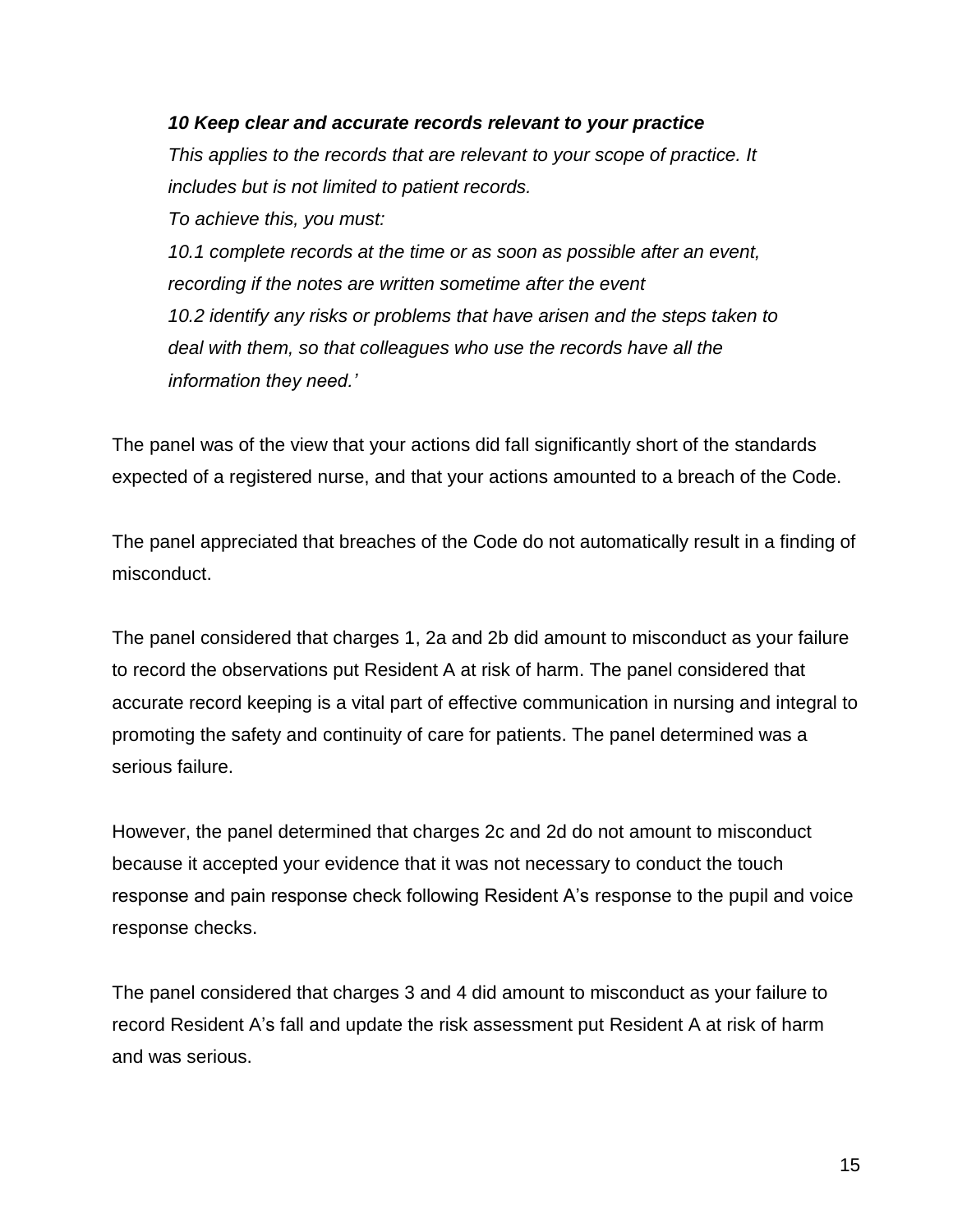The panel considered whether your conduct within charge 5 amounted to misconduct as you did complete certain sections of the form. The panel determined that taking the charge as a whole, the failures do amount to misconduct.

The panel considered that charge 6 amounted to misconduct because your failure to complete a daily record of care, put Resident A at risk of harm as colleagues may not have had accurate information for the evaluation and planning of care.

The panel considered that charge 7 amounted to misconduct. The panel noted that you misunderstood the use of the separate body map or evaluation of injury form, and determined that your failure was serious and put Resident A at risk of harm.

The panel determined that your failure at charge 9 was not sufficiently serious as to amount to misconduct. The panel accepted your evidence that it was not necessary to contact Resident A's next of kin straight away due to the time of the incident, and that it was sufficient for you to ask the staff working on the day shift to contact Resident A's next of kin.

The panel considered that charge 10a and 10b amounted to misconduct and determined that the failures were serious. Failing to complete admissions records and undertake adequate observations would prevent staff at the home from understanding Resident B's nursing needs and placed them at risk of harm.

However, in relation to charge 10c the panel determined that it was not sufficiently serious to amount to misconduct. The panel determined that it is not clear from the evidence why it was necessary for you to contact Resident B's next of kin. Indeed, based on the information given, the panel was unable to discern any compelling reason why it was incumbent upon you to undertake this action.

In conclusion, the panel found that your actions did fall seriously short of the conduct and standards expected of a nurse and amounted to misconduct.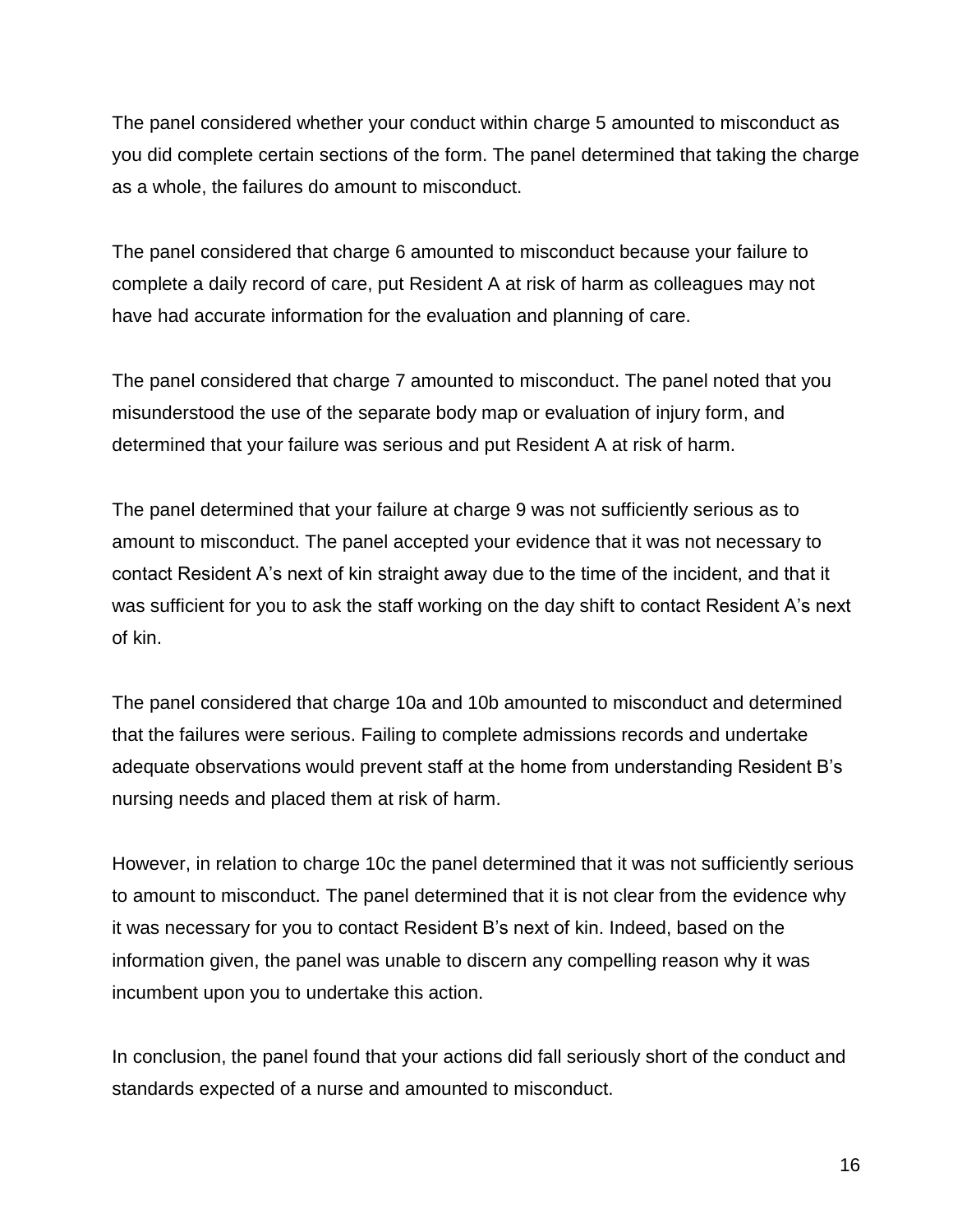### **Decision and reasons on impairment**

The panel next went on to decide if as a result of the misconduct, your fitness to practise is currently impaired.

Nurses occupy a position of privilege and trust in society and are expected at all times to be professional. Patients and their families must be able to trust nurses with their lives and the lives of their loved ones. They must make sure that their conduct at all times justifies both their patients' and the public's trust in the profession.

In this regard the panel considered the judgment of Mrs Justice Cox in the case of *CHRE v NMC and Grant* in reaching its decision. In paragraph 74, she said:

*'In determining whether a practitioner's fitness to practise is impaired by reason of misconduct, the relevant panel should generally consider not only whether the practitioner continues to present a risk to members of the public in his or her current role, but also whether the need to uphold proper professional standards and public confidence in the profession would be undermined if a finding of impairment were not made in the particular circumstances.'*

In paragraph 76, Mrs Justice Cox referred to Dame Janet Smith's "test" which reads as follows:

*'Do our findings of fact in respect of the doctor's misconduct, deficient professional performance, adverse health, conviction, caution or determination show that his/her fitness to practise is impaired in the sense that s/he:*

*a) has in the past acted and/or is liable in the future to act so as to put a patient or patients at unwarranted risk of harm; and/or*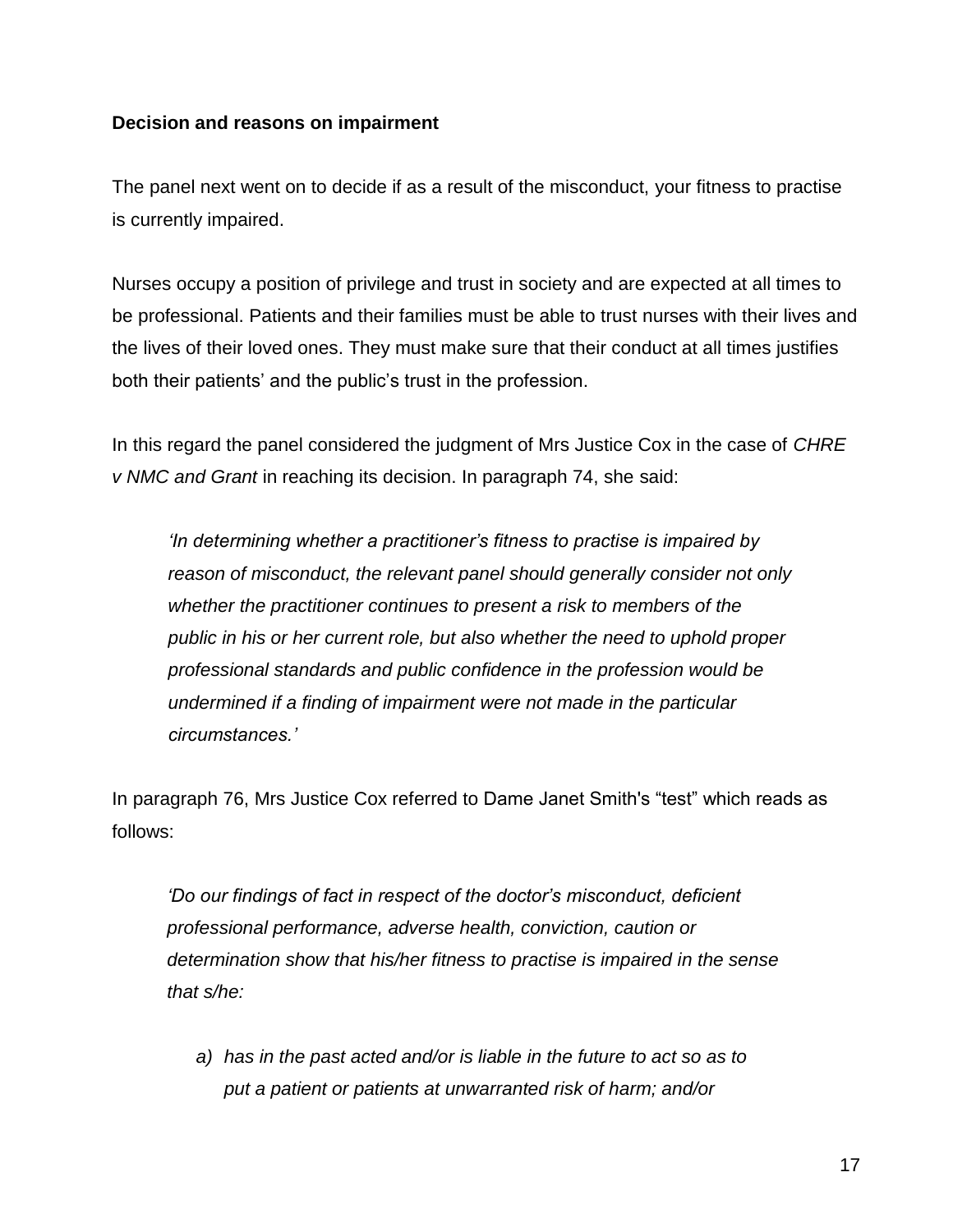- *b) has in the past brought and/or is liable in the future to bring the medical profession into disrepute; and/or*
- *c) has in the past breached and/or is liable in the future to breach one of the fundamental tenets of the medical profession; and/or*

*d) …'*

The panel finds that Resident A and Resident B were put at risk of serious harm as a result of your misconduct. The panel did not find that your conduct brought the nursing profession into disrepute nor breached any fundamental tenets of the profession.

Regarding insight, the panel considered that within your reflective piece and oral evidence you made admissions to making errors and you have taken some steps to strengthen your practice by carrying out record keeping training. The panel acknowledge that you recognised that you needed further support and you are willing to go back to university or complete further training. It did acknowledged that you have demonstrated some understanding of how your actions put residents at risk of harm. However, the panel determined you have not demonstrated an understanding of how your actions could have impacted the residents' families, your colleagues and the profession.

The panel noted that you admitted that your fitness to practise is currently impaired. The panel was satisfied that the misconduct in this case is capable of being addressed. Therefore, the panel carefully considered the evidence before it in determining whether or not you have taken steps to strengthen your practice. The panel took into account the training certificates provided, and your reflective account, and acknowledged that the training certificates are relevant to record keeping.

The panel is of the view that there remains a risk of repetition should you be in a similar situation again. The panel noted that you resigned from your most recent post, due to the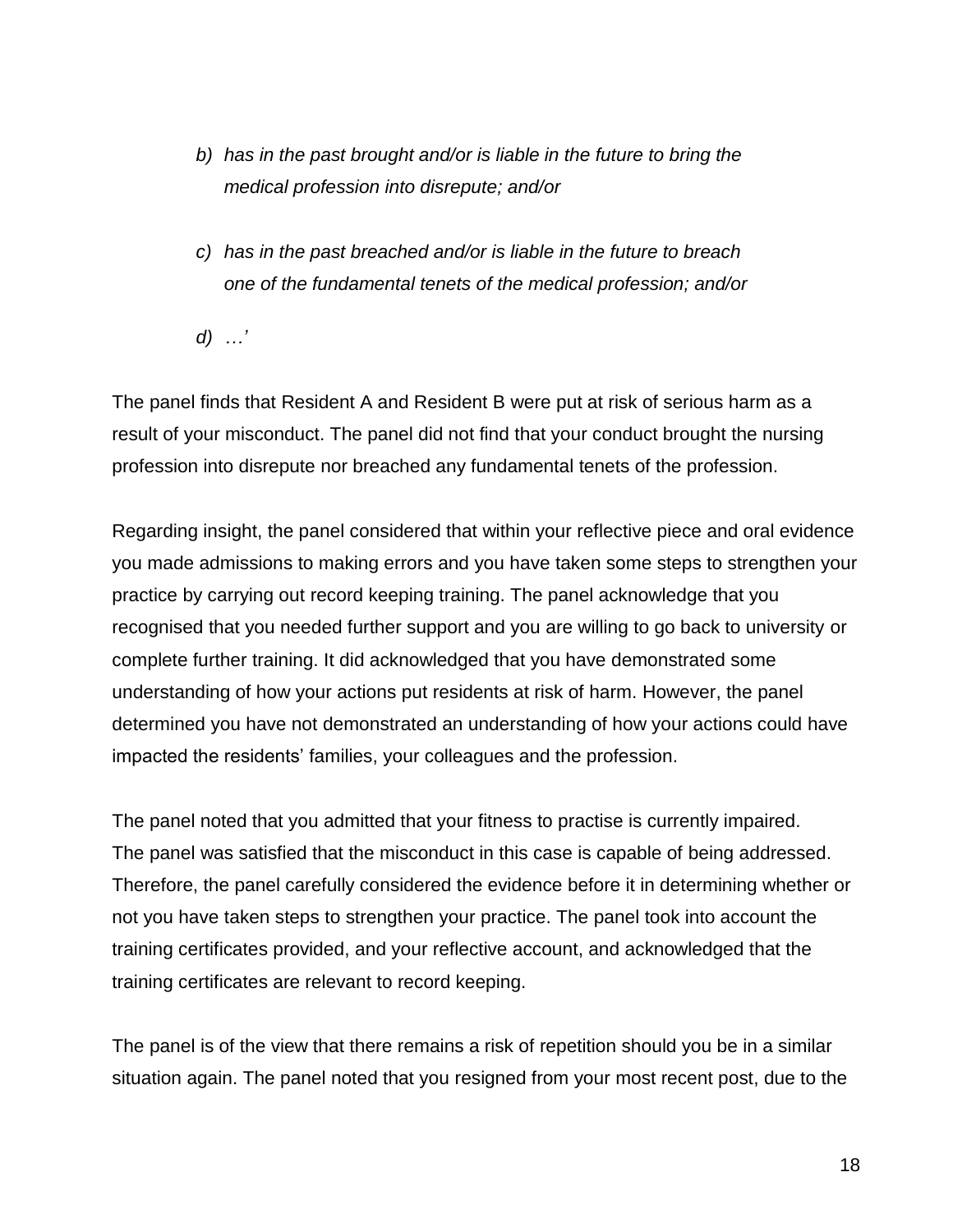demands of the role. While this reflects well on your level of insight, it also serves to confirm that you do not yet believe you have fully strengthened your practice. The panel therefore determined you have demonstrated developing, but insufficient, insight. The panel therefore decided that a finding of impairment is necessary on the grounds of public protection.

The panel bore in mind that the overarching objectives of the NMC; to protect, promote and maintain the health, safety, and well-being of the public and patients, and to uphold and protect the wider public interest. This includes promoting and maintaining public confidence in the nursing and midwifery professions and upholding the proper professional standards for members of those professions.

The panel concluded that public confidence in the profession would be undermined if a finding of impairment were not made in this case and therefore also finds your fitness to practise impaired on the grounds of public interest.

Having regard to all of the above, the panel was satisfied that your fitness to practise is currently impaired.

### **Sanction**

The panel has considered this case very carefully and has decided to make a conditions of practice order for a period of 12 months. The effect of this order is that your name on the NMC register will show that you are subject to a conditions of practice order and anyone who enquires about your registration will be informed of this order.

In reaching this decision, the panel has had regard to all the evidence that has been adduced in this case and had careful regard to the Sanctions Guidance (SG) published by the NMC. The panel accepted the advice of the legal assessor.

#### **Submissions on sanction**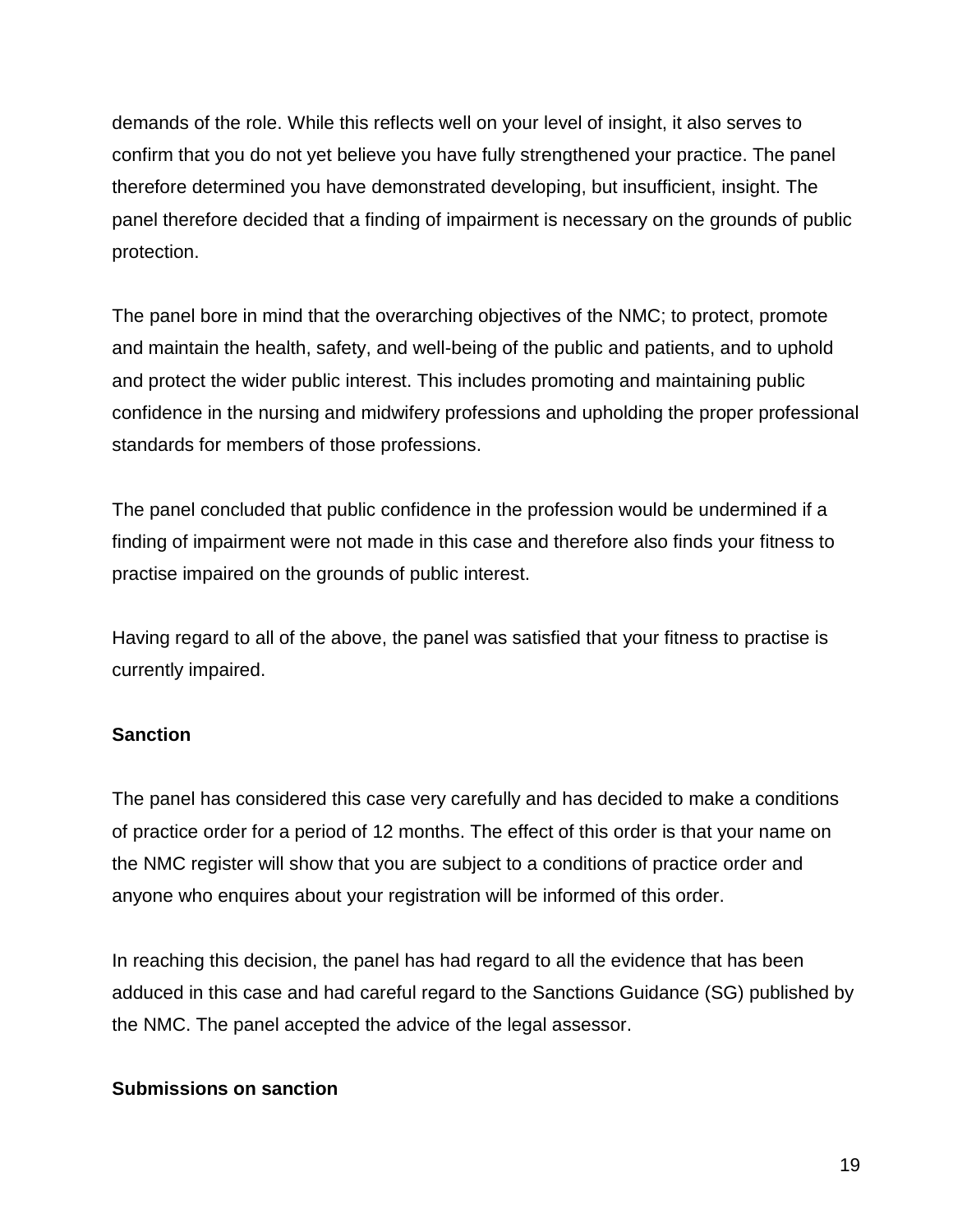Mr Dingle informed the panel that in the Notice of Hearing, dated 21 February 2022, the NMC had advised you that it would seek the imposition of a conditions of practice order if the panel found your fitness to practise currently impaired.

Mr Dingle submitted a conditions of practice order is appropriate in light of the panel's finding of impairment on both public protection and public interest grounds. He submitted that during your oral evidence you accepted that being subject to conditions of practice will be useful for when you return to nursing practice.

Mr Dingle outlined the aggravating and mitigating factors. He submitted that the aggravating factors include that multiple residents were placed at risk, which is illustrated by the multiple charges. He also submitted that you had significant record keeping failures as the nurse in charge. Mr Dingle submitted that mitigating factors are that you have engaged throughout the proceedings, you partially accepted the charges and have demonstrated significant insight.

Mr Dingle submitted that taking no action was not appropriate in light of the panel finding impairment. He submitted a caution order was not appropriate as the misconduct is not at the lower end of the spectrum. He submitted that a suspension order was not appropriate and is disproportionate.

Mr Dingle submitted that a conditions of practice order would be appropriate and it is possible to formulate conditions that address the failures as they are remediable. He highlighted to the panel that you have shown motivation to remedy the failings.

The panel also bore in mind Mr Black's submissions that a conditions of practice order would be appropriate. He submitted to the panel that you accept that you have yet to remedy the deficiencies in your practice and that you need support upon your return to practice. Mr Black submitted that at the time of the incident, you were in the early stages of your nursing career.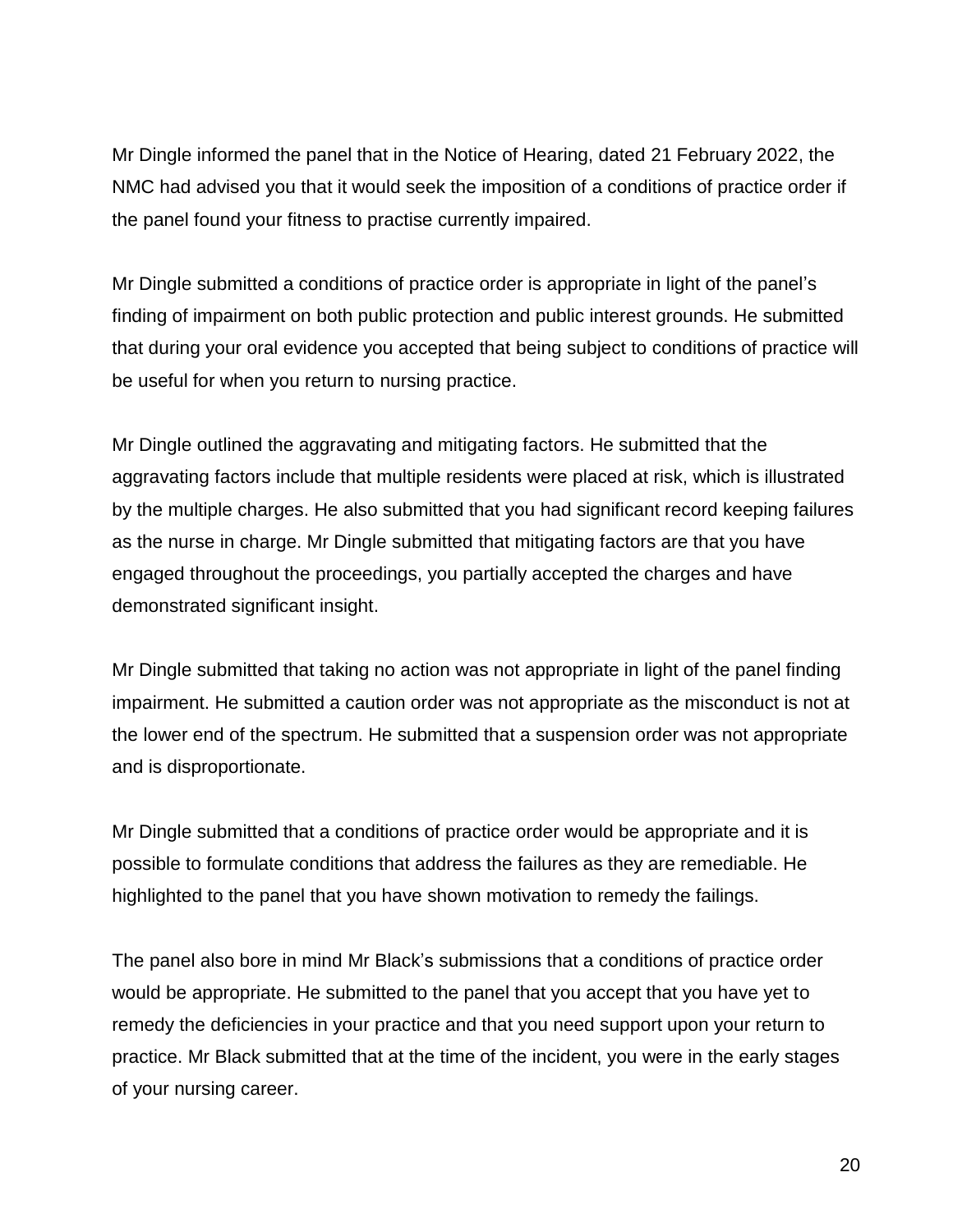Mr Black suggested that the conditions should be the same as the interim conditions of practice currently in place.

### **Decision and reasons on sanction**

Having found your fitness to practise currently impaired, the panel went on to consider what sanction, if any, it should impose in this case. The panel has borne in mind that any sanction imposed must be appropriate and proportionate and, although not intended to be punitive in its effect, may have such consequences. The panel had careful regard to the SG. The decision on sanction is a matter for the panel independently exercising its own judgement.

The panel took into account the following aggravating features:

Your failure to keep accurate records put residents at risk of serious harm.

The panel also took into account the following mitigating features:

- You have demonstrated a good level of insight into your failings and understanding of the problem.
- In relation to Resident A, your personal circumstances at the time may have affected your decision making.
- You had to resolve an issue as to the accuracy of the accounts given by the two care assistants as to the circumstances and timing of Resident A being found on the floor of her room.

The panel first considered whether to take no action but concluded that this would be inappropriate in view of the seriousness of the case. The panel decided that it would be neither proportionate nor in the public interest to take no further action.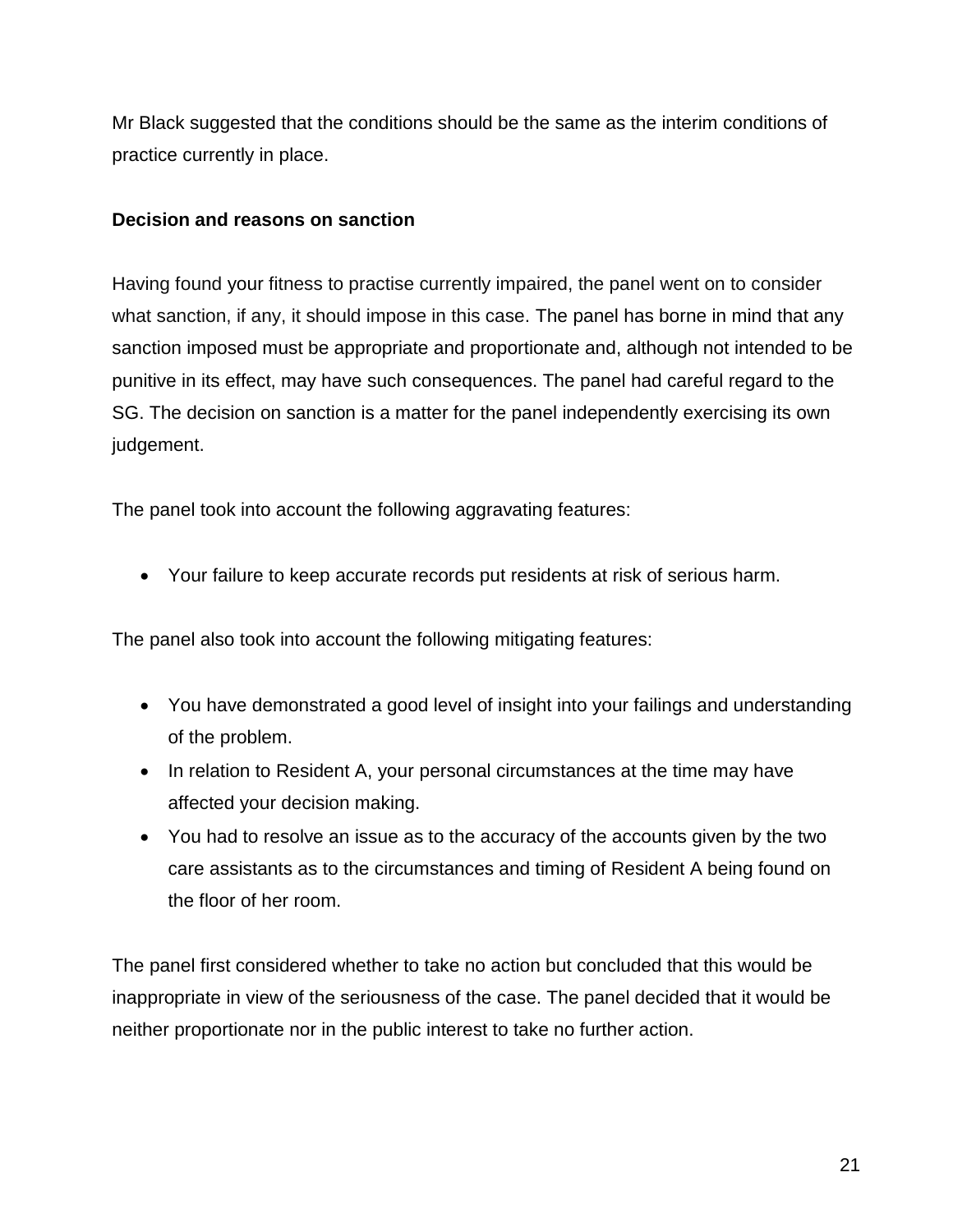It then considered the imposition of a caution order but again determined that, due to the seriousness of the case, and the public protection issues identified, an order that does not restrict your practice would not be appropriate in the circumstances. The SG states that a caution order may be appropriate where *'the case is at the lower end of the spectrum of impaired fitness to practise and the panel wishes to mark that the behaviour was unacceptable and must not happen again.'* The panel considered that your misconduct was not at the lower end of the spectrum and that a caution order would be inappropriate in view of the issues identified. The panel decided that it would be neither proportionate nor in the public interest to impose a caution order.

The panel next considered whether placing conditions of practice on your registration would be a sufficient and appropriate response. The panel is mindful that any conditions imposed must be proportionate, measurable and workable. The panel took into account the SG, in particular:

- *No evidence of harmful deep-seated personality or attitudinal problems;*
- *Identifiable areas of the nurse or midwife's practice in need of assessment and/or retraining;*
- *No evidence of general incompetence;*
- *Potential and willingness to respond positively to retraining;*
- *The conditions will protect patients during the period they are in force; and*
- *Conditions can be created that can be monitored and assessed.*

The panel determined that it would be possible to formulate appropriate and practical conditions which would address the failings highlighted in this case. The panel accepted your evidence that you would be willing to comply with conditions of practice.

The panel had regard to the fact that these incidents happened two years ago and that you have shown insight and accepted that your fitness to practise is currently impaired.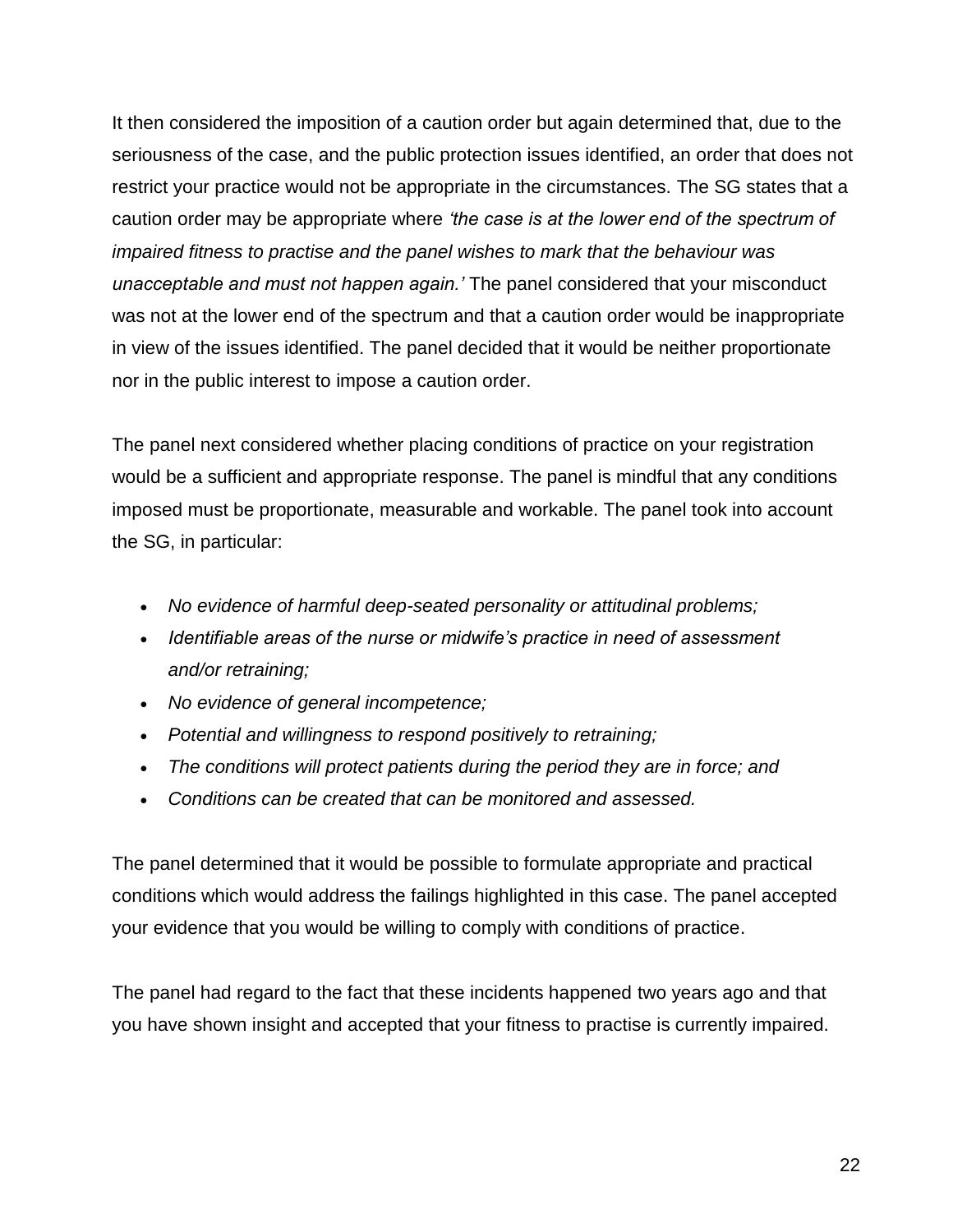Balancing all of these factors, the panel determined that that the appropriate and proportionate sanction is that of a conditions of practice order.

The panel was of the view that to impose a suspension order or a striking-off order would be wholly disproportionate and would not be a reasonable response in the circumstances of your case because it is possible to manage the risk to the public with a conditions of practice order.

Having regard to the matters it has identified, the panel has concluded that a conditions of practice order will mark the importance of maintaining public confidence in the profession, and will send to the public and the profession a clear message about the standards of practice required of a registered nurse.

The panel determined that the following conditions are appropriate and proportionate in this case:

'For the purposes of these conditions, 'employment' and 'work' mean any paid or unpaid post in a nursing, midwifery or nursing associate role. Also, 'course of study' and 'course' mean any course of educational study connected to nursing, midwifery or nursing associates.'

- 1. You must not be the nurse in charge on any shift.
- 2. You must ensure that you are supervised by a registered nurse any time you are working. Your supervision must consist of working at all times on the same shift as, but not always directly observed by, a registered nurse.
- 3. You must work with your line manager, mentor or supervisor to create a personal development plan (PDP). Your PDP must address the concerns about completing observations and your record keeping. You must: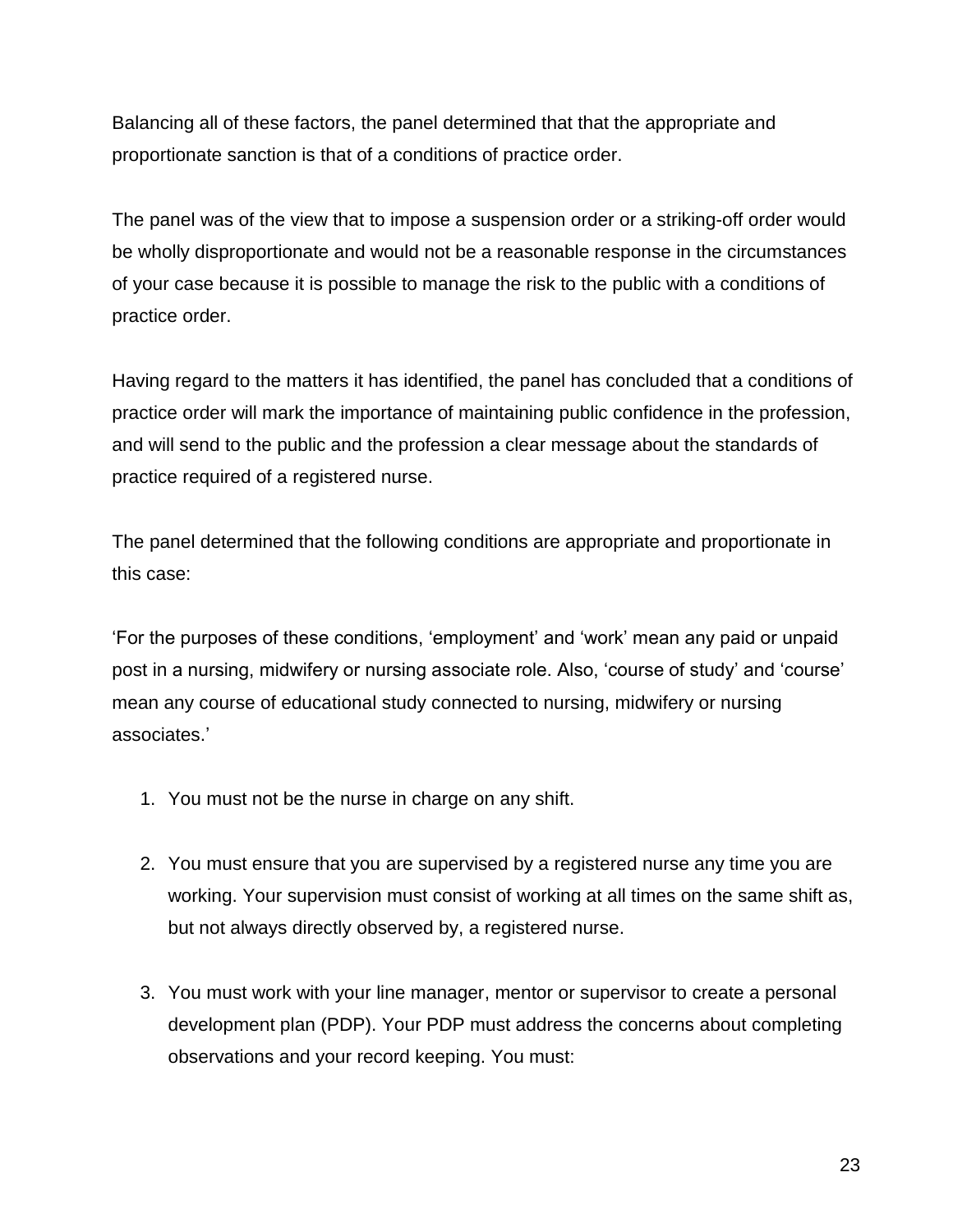- a. Send your case officer a copy of your PDP within a month of commencing any employment.
- b. Meet with your line manager, mentor or supervisor at least once a month to discuss your progress towards achieving the aims set out in your PDP.
- c. Send your case officer a report before any review hearing. This report must be written by your line manager, mentor or supervisor and show your progress towards achieving the aims set out in your PDP.
- 4. You must meet with your line manager, mentor or supervisor at least every month to discuss your clinical practice with particular reference to clinical observations, documentation and record keeping.
- 5. You must keep us informed about anywhere you are working by:
	- a. Telling your case officer within seven days of accepting or leaving any employment.
	- b. Giving your case officer your employer's contact details.
- 6. You must keep us informed about anywhere you are studying by:
	- a. Telling your case officer within seven days of accepting any course of study.
	- b. Giving your case officer the name and contact details of the organisation offering that course of study.
- 7. You must immediately give a copy of these conditions to:
	- a. Any organisation or person you work for.
	- b. Any agency you apply to or are registered with for work.
	- c. Any employers you apply to for work (at the time of application).
	- d. Any establishment you apply to (at the time of application), or with which you are already enrolled, for a course of study.
- 8. You must tell your case officer, within seven days of your becoming aware of:
	- a. Any clinical incident you are involved in.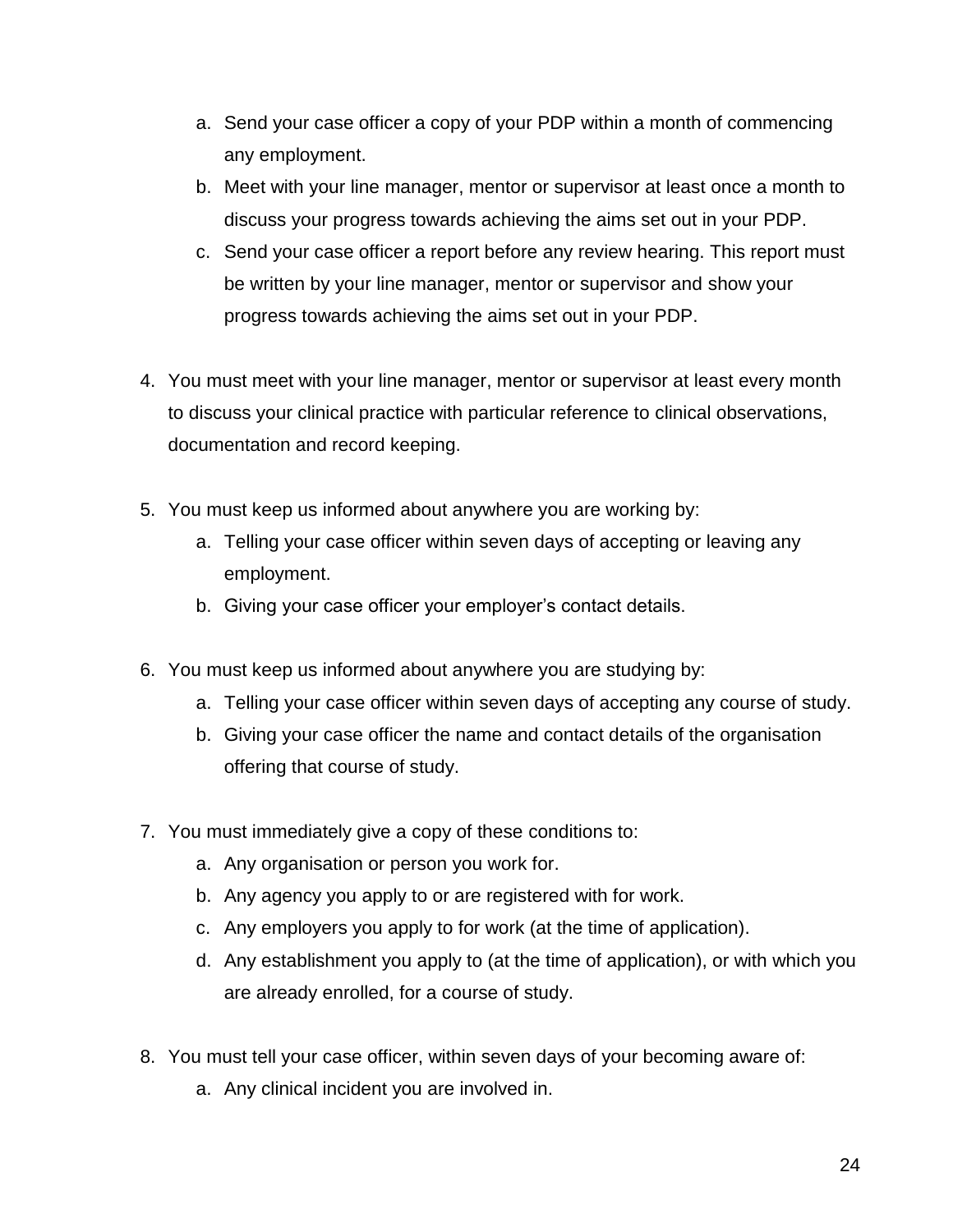- b. Any investigation started against you.
- c. Any disciplinary proceedings taken against you.
- 9. You must allow your case officer to share, as necessary, details about your performance, your compliance with and / or progress under these conditions with:
	- a. Any current or future employer.
	- b. Any educational establishment.
	- c. Any other person(s) involved in your training and/or supervision required by these conditions.

The period of this order is for 12 months. The panel determined that this would be sufficient time for you to obtain employment and to continue to develop your insight and strengthen your practice.

Before the order expires, a panel will hold a review hearing to see how well you have complied with the order. At the review hearing the panel may revoke the order or any condition of it, it may confirm the order or vary any condition of it, or it may replace the order for another order.

Any future panel reviewing this case would be assisted by:

- Your attendance at the review hearing.
- Testimonials from a current or recent employer whether paid or voluntary.
- Evidence of any further training which addresses the misconduct found proved.
- Evidence of an updated reflective piece, reflecting on how your actions impacted on the wider profession and colleagues and details of your progress and learning.

This will be confirmed to you in writing.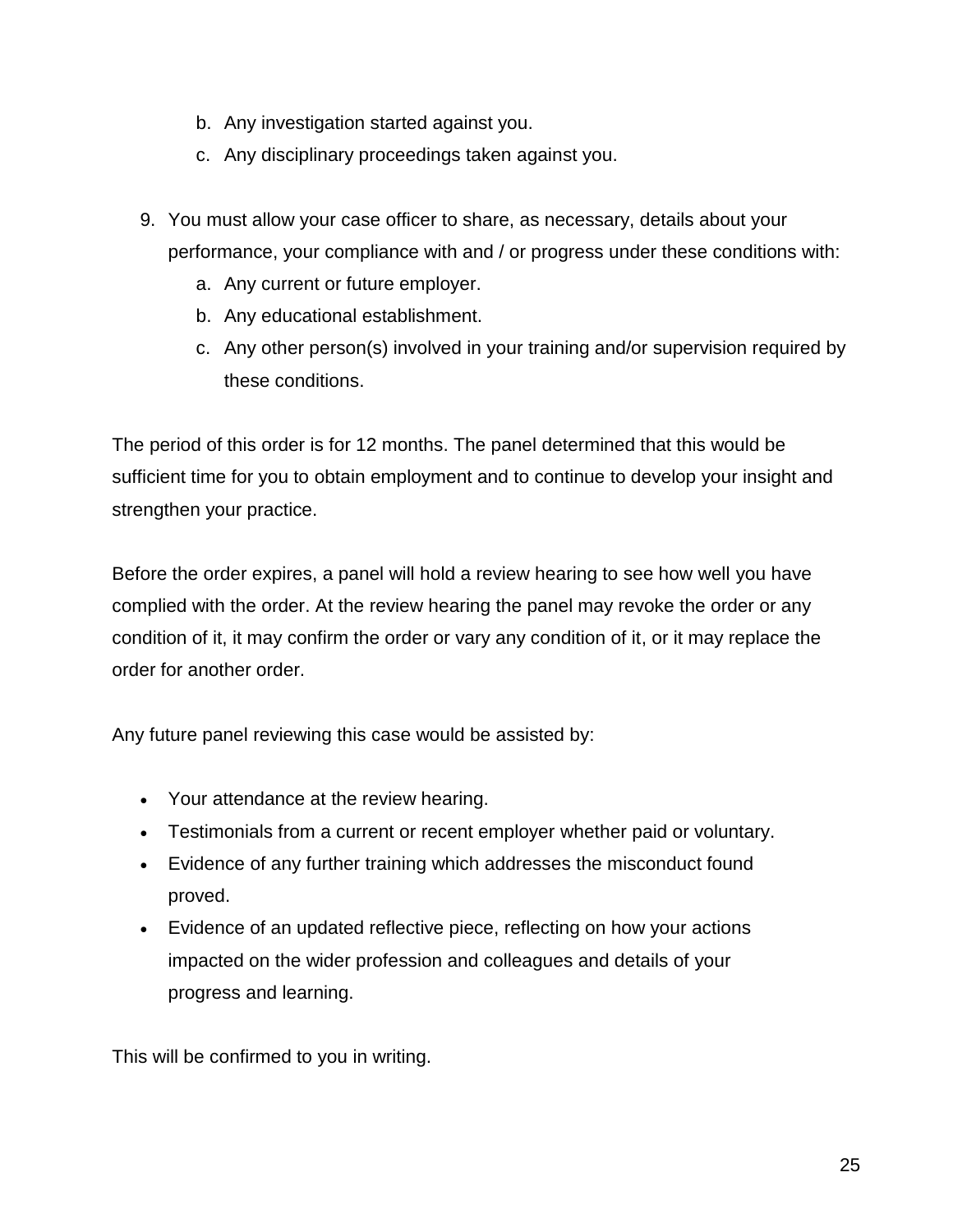#### **Interim order**

As the conditions of practice order cannot take effect until the end of the 28-day appeal period, the panel has considered whether an interim order is required in the specific circumstances of this case. It may only make an interim order if it is satisfied that it is necessary for the protection of the public, is otherwise in the public interest or in your own interest until the conditions of practice sanction takes effect. The panel heard and accepted the advice of the legal assessor.

#### **Submissions on interim order**

The panel took account of the submissions made by Mr Dingle. He invited the panel to make an interim conditions of practice order for 12 months to cover the appeal period. He submitted that this was necessary to protect the public and was in the public interest in light of the panel's findings.

The panel also took into account the submissions of Mr Black. He stated that he is content for an interim order to be put in place.

### **Decision and reasons on interim order**

The panel was satisfied that an interim order is necessary for the protection of the public and is otherwise in the public interest. The panel had regard to the seriousness of the facts found proved and the reasons set out in its decision for the substantive order in reaching the decision to impose an interim order.

The panel concluded that the only suitable interim order would be that of a conditions of practice order, as to do otherwise would be incompatible with its earlier findings. The conditions for the interim order will be the same as those detailed in the substantive order for a period of 18 months to cover any appeal period.